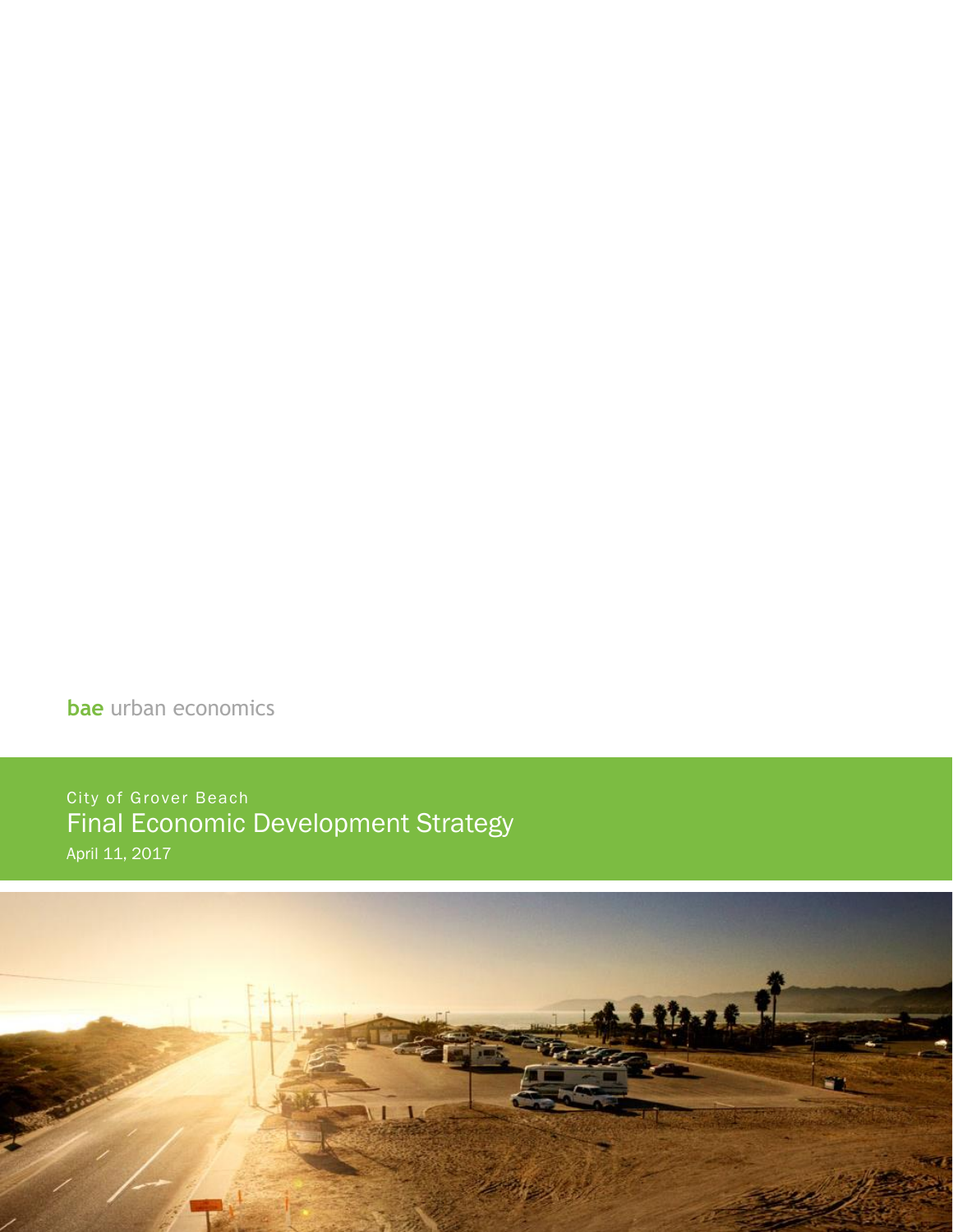# **Table of Contents**

| Overview of the Economic Development Strategy Development Process2 |  |
|--------------------------------------------------------------------|--|
|                                                                    |  |
|                                                                    |  |
|                                                                    |  |
|                                                                    |  |
|                                                                    |  |
|                                                                    |  |
|                                                                    |  |
|                                                                    |  |
|                                                                    |  |
|                                                                    |  |
|                                                                    |  |
|                                                                    |  |
|                                                                    |  |
|                                                                    |  |
|                                                                    |  |
|                                                                    |  |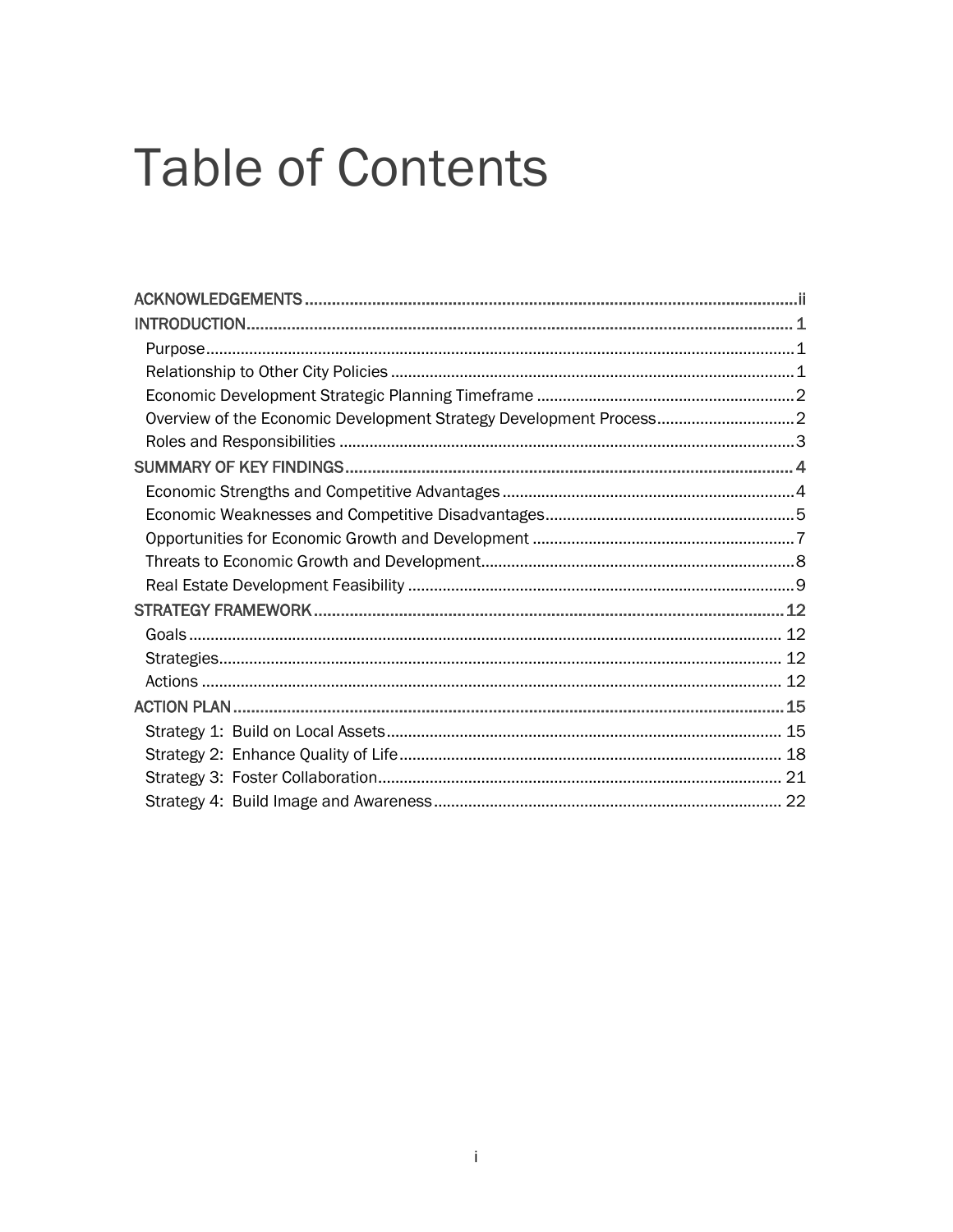# <span id="page-2-0"></span>ACKNOWLEDGEMENTS

*Preparation of this component of the Grover Beach Economic Development Strategy was funded by 2013 Community Development Block Grant Funds.*

*We gratefully acknowledge the following people for their assistance in producing this Strategy.*

#### City Council:

John P. Shoals, Mayor Mariam Shah, Mayor Pro Tem Jeff Lee, Council Member Barbara Nicolls, Council Member Debbie Peterson, Council Member

#### City Staff:

Matthew Bronson, City Manager Bruce Buckingham, Community Development Director

#### Consultant Team:

Matt Kowta, Principal, BAE Urban Economics Aaron Nousaine, Vice President, BAE Urban Economics Amanda Wallace, Associate, BAE Urban Economics Matt Fairris, Analyst, BAE Urban Economics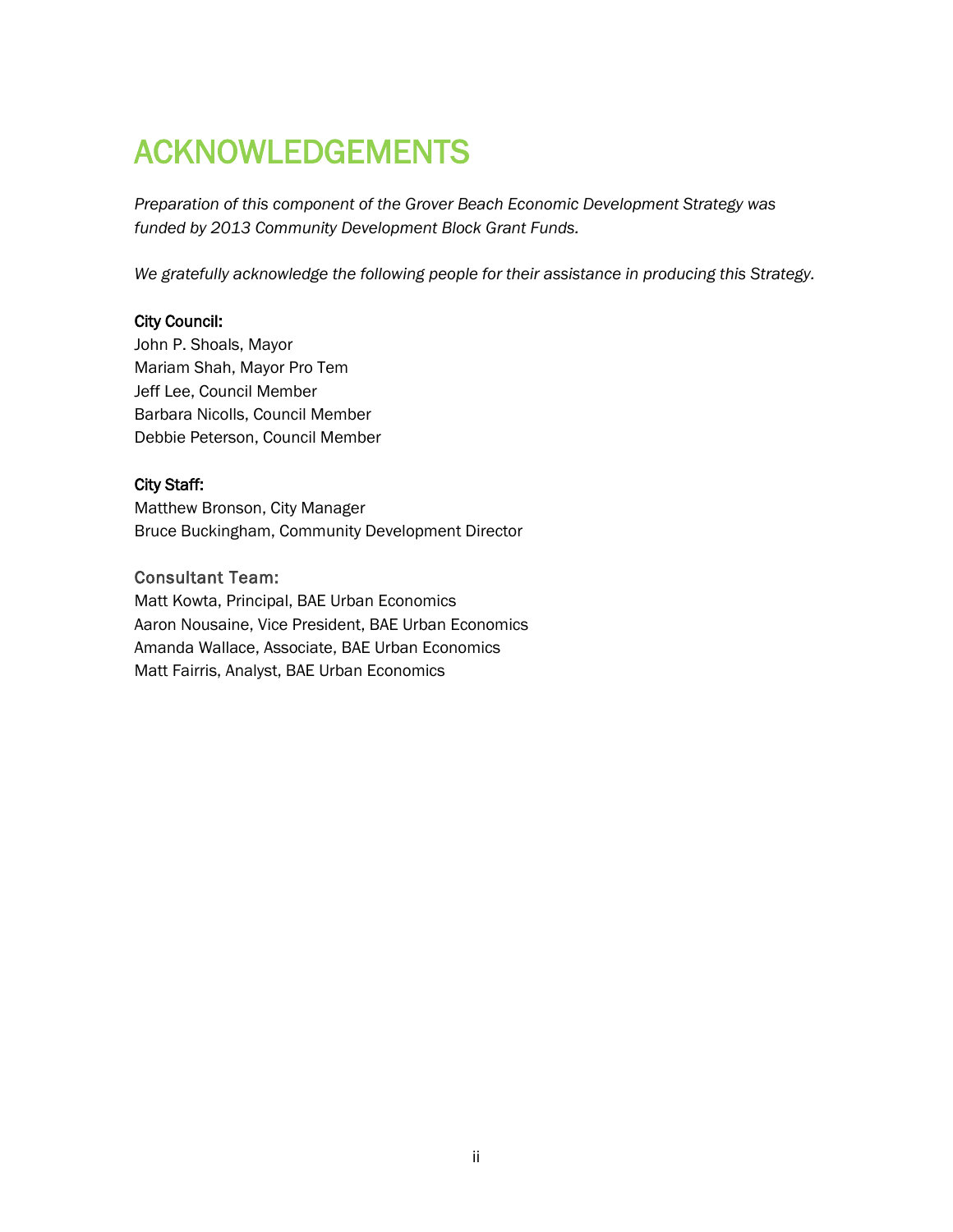# <span id="page-3-0"></span>INTRODUCTION

# <span id="page-3-1"></span>Purpose

The Grover Beach Economic Development Strategy was developed using a three-phase process that has been successfully implemented in numerous other communities and then tailored to meet the City's specific needs. The first phase identified Goals that reflect the community values and previously established guiding principles. The second phase built upon the first, adding specificity and detail by identifying supporting Strategies and actions based on the findings from the existing conditions analysis, the SWOT analysis, the financial feasibility analysis, and the public outreach process. The objective is to provide the City with a strategic framework, as well as a set of discrete implementing actions designed for completion by the City, and its strategic community partners, over the next five to ten years. The strategic framework is designed to facilitate the creation of annual work programs that identify the individual components to be undertaken, during a discrete period of time, to move the City towards fulfillment of the identified goals. As progress is made and economic conditions change, the City should periodically review the strategic plan, and update it as necessary, in consultation with key strategic partners and other important community stakeholders.

# <span id="page-3-2"></span>Relationship to Other City Policies

The Economic Development Strategy builds upon a series of policy documents developed on behalf of the City of Grover Beach over the past decade and beyond. Two important starting points for development of the updated Economic Development Strategy include the 2004 Visioning Project and the previous Economic Development Strategy developed in 2008. The 2004 Visioning Project was intended to build "Consensus Vision" for the future of Grover Beach as part of a comprehensive update of the General Plan Land Use Element completed in 2010. The 2008 Economic Development Strategy similarly established the City's vision for economic development in Grover Beach and outlined a series of actions designed to achieve the identified goals. This updated Economic Development Strategy is designed to acknowledge and build upon the content of these historic documents, while recognizing the community's contemporary vision and changing economic conditions and opportunities.

In addition to these two foundational documents, the updated Economic Development Strategy also incorporates components of the 2010 Technology Master Plan and the 2011 West Grand Avenue Master Plan. The Technology Master Plan outlines the steps necessary to establish and successfully leverage a municipal broadband network, including establishing the infrastructure, managing the network, promoting internet based business development, and building a technologically competent labor force, among other key goals. The 2011 West Grand Avenue Master Plan establishes high-quality guidelines for architectural design and public streetscape enhancements along three strategic sections of West Grand Avenue to facilitate revitalization.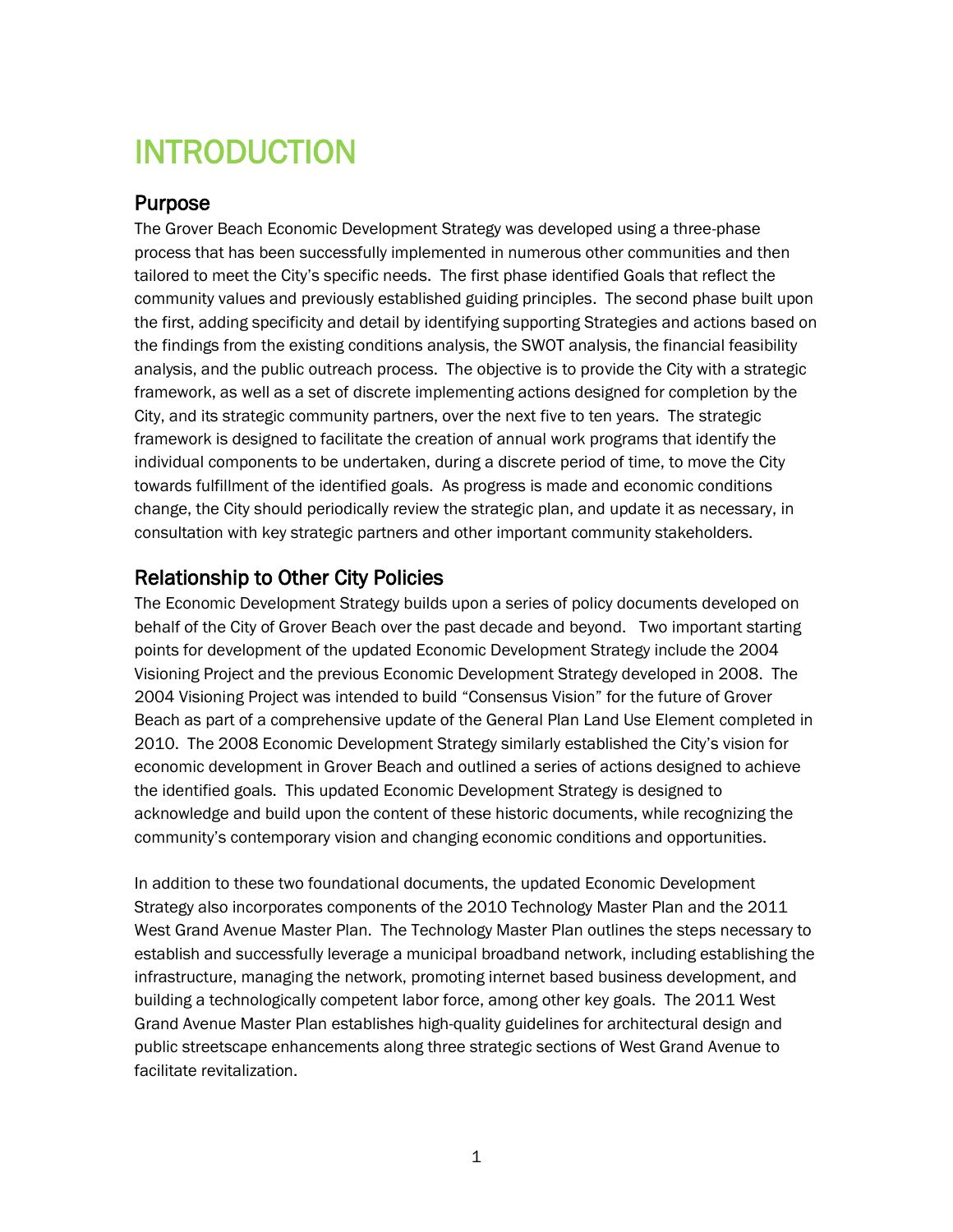The updated Economic Development Strategy also acknowledges a number of broader regional economic strategies, including the 2010 Clusters of Opportunity Economic Strategy and 2015 Economic Strategy Update developed by the San Luis Obispo Economic Vitality Corporation.

# <span id="page-4-0"></span>Economic Development Strategic Planning Timeframe

As mentioned previously, the City's prior Economic Development Strategy was adopted in 2008. Adoption of this updated Economic Development Strategy puts the City of Grover Beach on track to refresh its Economic Development Strategy approximately once every ten years. This is a reasonable time horizon for an economic development strategy, as it is long enough to give the City time to work on implementation and understand the results that are achieved, but not so long that the economic conditions, trends, and opportunities will fundamentally change before the next update. With an approximately ten-year time horizon in mind, this strategy focuses primarily on short- and mid-term actions that the City can take to strengthen the local economy.

# <span id="page-4-1"></span>Overview of the Economic Development Strategy Development Process

Preparation of this economic development strategy followed a relatively streamlined process, as follows:

- **Preparation of a Background conditions assessment, which was scoped to utilize** existing information as much as possible, while also compiling new economic and demographic information.
- Review of background information and discussion of economic development concerns with City Council. The background conditions assessment served as the basis for a presentation and discussion with the Grover Beach City Council on June 20, 2016. BAE presented the initial background findings and solicited additional input from the City Council and members of the public.
- Key stakeholder interviews. Subsequent to the City Council meeting, BAE then conducted interviews with a range of key stakeholders, covering a range of local economic development topics.
- Financial feasibility analysis for catalyst projects. BAE also worked with City staff to define prototype development projects to analyze for financial feasibility, and deployed an online survey to obtain input on economic development topics from local business people.
- Administrative Draft Economic Development Strategy. BAE utilized the information from the research components, key findings from which are summarized in the following section, to prepare an Administrative Draft Economic Development Strategy for review and discussion with City staff.
- Draft Economic Development Strategy. BAE refined the Administrative Draft Economic Development Strategy based on City staff input, and prepared a revised draft for public review.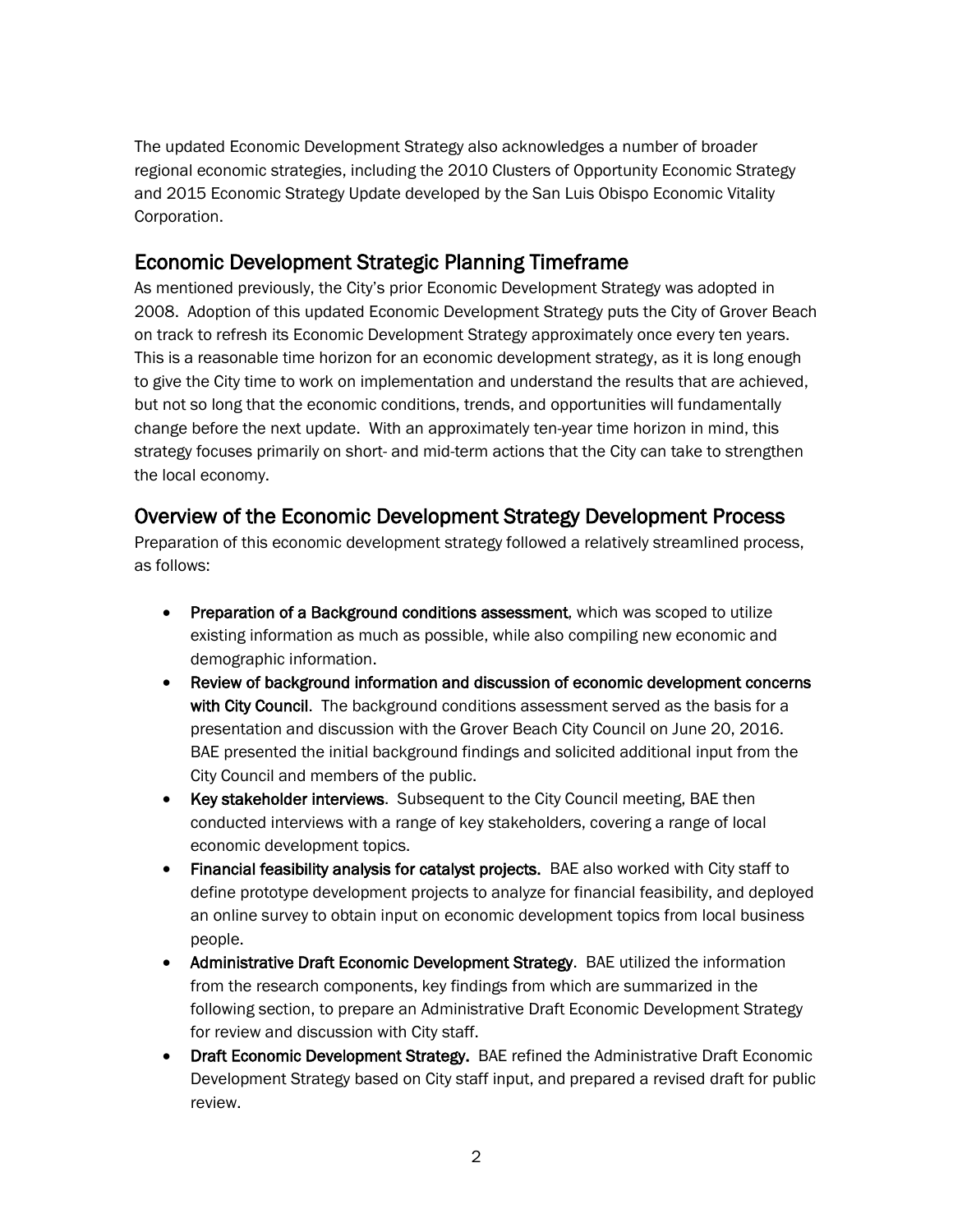• Review Draft Economic Development Strategy with City Council and finalize. BAE and City staff presented the Draft Economic Development Strategy to the City Council at their March 20, 2017 meeting and solicited input from the public before obtaining direction from the City Council to finalize the Economic Development Strategy. BAE prepared the Final Economic Development Strategy for acceptance by the City Council at a future meeting.

### <span id="page-5-0"></span>Roles and Responsibilities

#### *City Council*

The City Council's role in implementing the Economic Development Strategy is to provide policy direction and oversee City staff activities related to implementing programs and actions included in the strategy, authorize staff time, funding and other resources necessary to implement the strategy, and to make broader decisions for the community while keeping in mind the implications for success of the strategy.

#### *City Staff*

City staff will be responsible for handling the day to day implementation of the Economic Development Strategy, including planning and managing programs and actions that are included in the strategy. City staff will also solicit the cooperation with other partner organizations, and coordinate with their staff as necessary to implement the strategy. City staff will also monitor progress in implementing the economic development strategy, report on progress to the City Council, and seek the Council's direction and authorization to pursue an annual economic development work plan, to implement the strategy in a deliberate manner, but also responding to priorities and opportunities as they arise.

#### *Other Organizations*

This document targets several partner organizations to assist the City in implementing the Economic Development Strategy. Part of the work in implementing the strategy will require that City staff reach out to representatives of the targeted organizations to solicit their cooperation and assistance in helping the City to implement the strategy, and to then coordinate the actual implementation actions. Key partner organizations include the Arroyo Grande/Grover Beach Chamber of Commerce, the neighboring Cities of Arroyo Grande and Pismo Beach, and the San Luis Obispo Economic Vitality Corporation.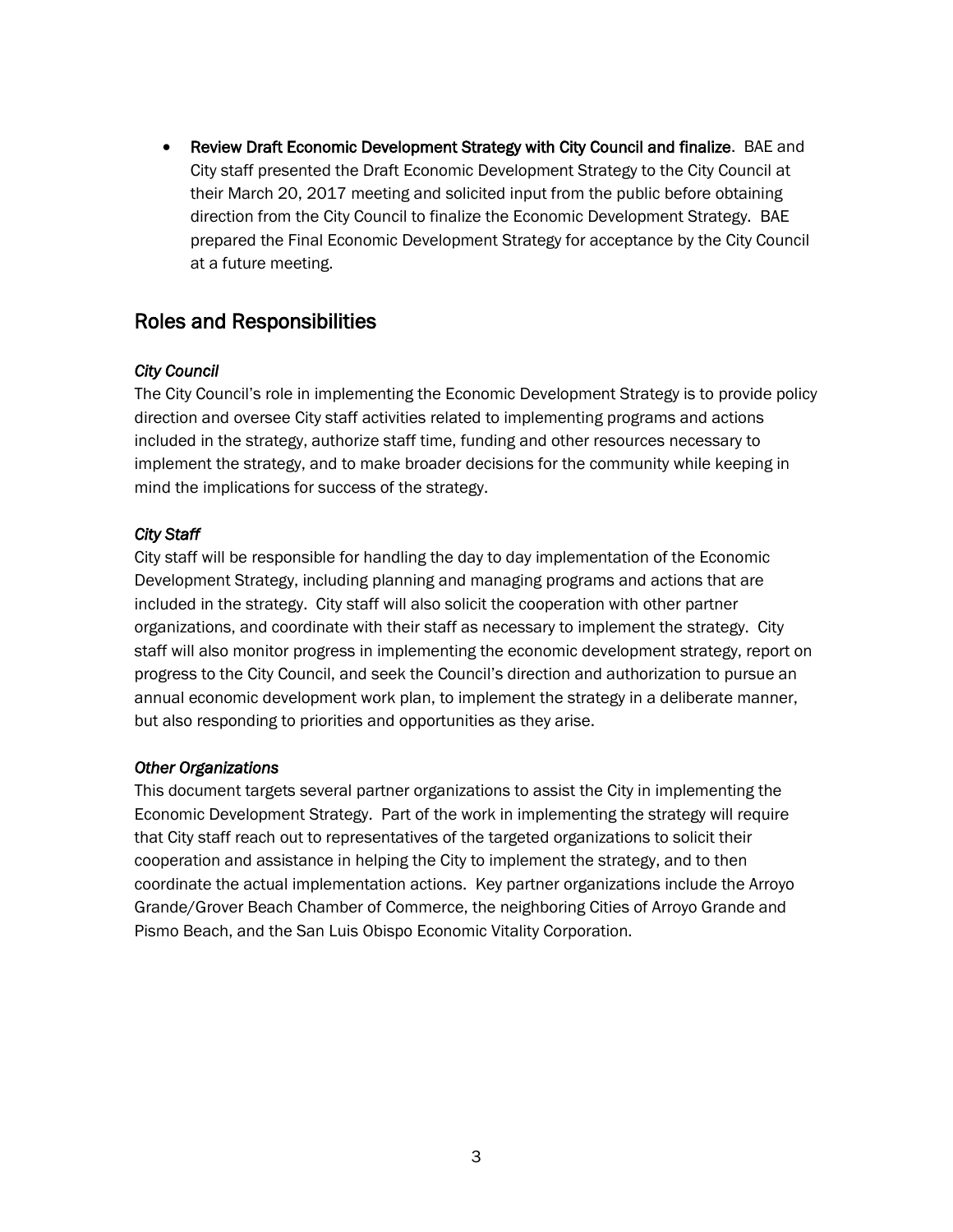# <span id="page-6-0"></span>SUMMARY OF KEY FINDINGS

The following is a summary of key findings from the Economic Development Strategy Background Report, prepared as part of the process to develop this updated Economic Development Strategy. The detailed Background Report is available as a separate document, and includes an assessment of local demographic and economic trends, real estate market conditions, and real estate development feasibility. It also documents the results of stakeholder interviews, and findings from a local business survey. The Background Report identified strengths, weaknesses, opportunities, and threats to economic development in Grover Beach, which helped to inform the development of this updated Economic Development Strategy.

# <span id="page-6-1"></span>Economic Strengths and Competitive Advantages

The following outlines the economic strengths and competitive advantages identified through background research that may be leveraged to facilitate and encourage economic growth and development within the City of Grover Beach over the next ten years.

- Located within the broader Five Cities and San Luis Obispo County market areas.
- In close proximity to multiple tourism destinations, including Pismo State Beach, Oceano Dunes State Recreation Area, and the Guadalupe-Nipomo Dunes National Wildlife Refuge.
	- o Grover Beach is the "gateway" to Pismo State Beach and the Oceano Dunes.
- Housing costs are lower in Grover Beach compared to other communities throughout the Five Cities area and San Luis Obispo County, which is becoming an increasingly important competitive advantage in terms of promoting residential development and expansion of the retail sector, particularly in a climate of ever increasing regional housing costs.
- With a population that is somewhat younger than average, the city may be well positioned to leverage youth culture to develop a vibrant, walkable, neighborhood environment.
- The historically low countywide industrial vacancy may allow Grover Beach to position itself to capture spill-over demand, since the city is one of the few areas within the Southern San Luis Obispo County area that has undeveloped industrial land.
- Recent jobs growth in the Wholesale Trade sector indicates a potential competitive advantage in that industry, while growth in Manufacturing indicates an increase in specialization and the opportunity to capitalize in the land available in the business park area for business expansion and relocation.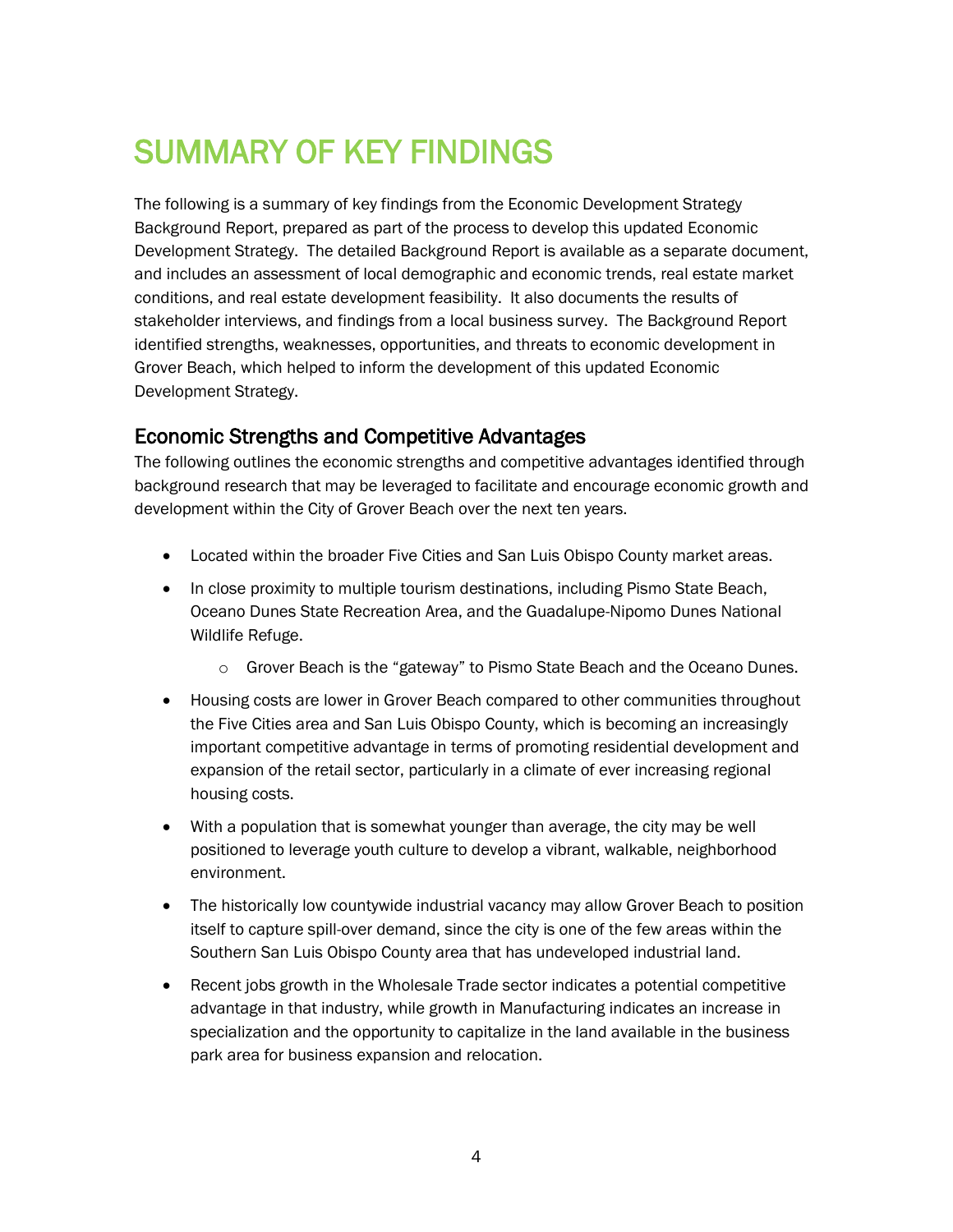- Transient occupancy tax revenue in Grover Beach recovered relatively quickly following the Great Recession, though somewhat more slowly than in San Luis Obispo County overall. This indicates a relatively stable and robust market for visitor accommodations, though Grover Beach remains somewhat less attractive to visitors, compared to nearby Pismo Beach. The development of the Grover Beach Lodge and Conference Center will provide Grover Beach with its first opportunity to promote beachside hotel accommodations.
- While unlikely to capture significant demand from large office users, the city is well positioned to capture spillover demand from local residents who work in the region's larger office markets, but are looking for smaller supplemental office spaces closer to home; however, the City should be cautious that too much part-time office space concentrated in any given area might not create a vibrant activity center.
- While the local retail market is largely saturated with existing local-serving establishments, brokers indicated that a few higher quality retail and food service establishments have entered the market and increased the city's regional draw (i.e., expanding the market).
- The residential market features a vacancy rate that is at the low end of what economists would typically consider normal, after adjusting for units held vacant for seasonal use. This indicates that the market is fairly healthy and that rents and prices are likely to increase. It also indicates that the City should work to ensure that the local housing market can expand, to accommodate new housing demand from employees of new or expanding businesses.
- Low comparative residential rental rates and home prices provide an opportunity for Grover Beach to market itself as an affordable option within an expensive regional market, which working families can afford beachside living.
- Grover Beach has a reputation as a business-friendly community with a local government that is fairly easy to work with, compared to other communities.

# <span id="page-7-0"></span>Economic Weaknesses and Competitive Disadvantages

Alternatively, this subsection outlines economic weaknesses and competitive disadvantages that Grover Beach is likely to face while working to promote economic growth and development over both the near- and long-term.

• Relatively slow population and household growth indicates that Grover Beach is not as well positioned to capture residential growth, compared to San Luis Obispo, Pismo Beach and Arroyo Grande. The City does not have substantial amounts of vacant land to accommodate residential development. However, the availability of lower cost housing and infill development sites presents a distinct opportunity.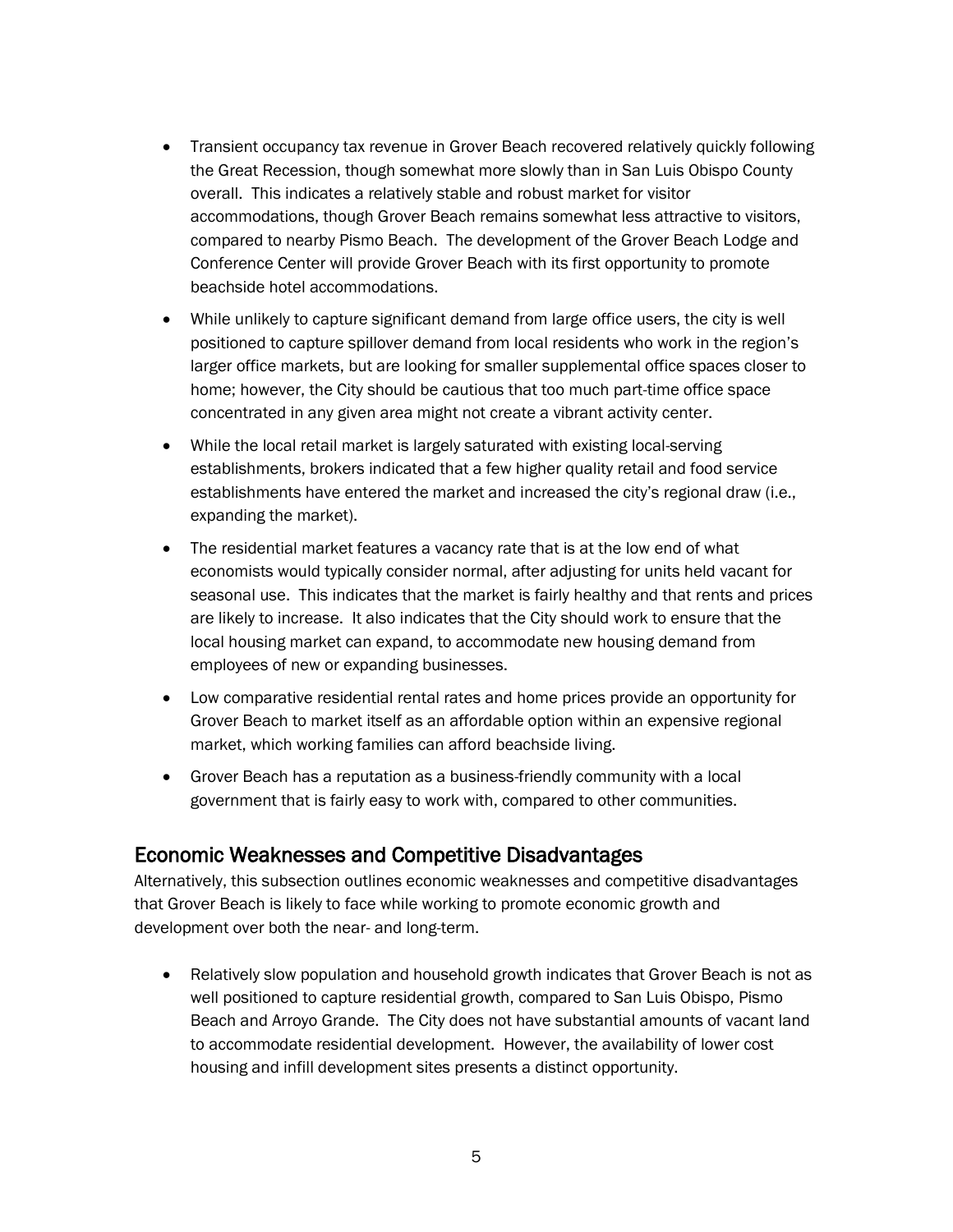- Historically, the City has had a weaker competitive position within the Five Cities and San Luis Obispo County market areas, in terms of retail sales capture, tourism accommodations, and food service and entertainment options.
- Limited ocean frontage, the height of the dunes, and the distance to the water make it more difficult to leverage the City's oceanfront location for economic development.
- Limited highway frontage, lack of larger vacant sites, and poor access to US 101 make it difficult for the City to capitalize on highway oriented development, such as big box retail.
- The pass-through nature of West Grand Avenue, with limited differentiation between Grover Beach and Arroyo Grande, hampers efforts to develop the corridor into a more complete retail and lifestyle destination.
- Lower levels of educational attainment in Grover Beach, compared to the county as a whole, indicate that the labor force may be less prepared for higher-wage, higherskilled employment opportunities, compared to residents of other areas, like San Luis Obispo.
- Similarly, with a majority of Grover Beach residents employed in support-oriented occupations, like Office and Administrative Support, Sales and Related occupations, and Building and Grounds Cleaning and Maintenance, the workforce is not well positioned to benefit from higher-wage jobs growth within the broader San Luis Obispo County area.
- Grover Beach lost 550 jobs between 2004 and 2014, with only limited jobs growth in Wholesale Trade, Health Care and Social Assistance, and Real Estate Rental and Leasing.
- With below-average incomes compared to the rest of San Luis Obispo County, it may be difficult to support additional expansion of the retail sector while relying solely on demand from the local population.
- Subsequently, Grover Beach's primarily resident-serving retail sector achieves per capita taxable sales that are roughly half of the countywide per capita value.
- Based on the retail leakage analysis, the retail sector within the Five Cities area is largely saturated, with limited leakage in Food and Beverage Stores and of Sporting Goods, Hobby, Book and Music Stores likely being absorbed by the existing General Merchandise sector.
- The location of Grover Beach between the two primary office markets (i.e., San Luis Obispo and Santa Maria) mean that the city is not likely to capture significant regional office demand.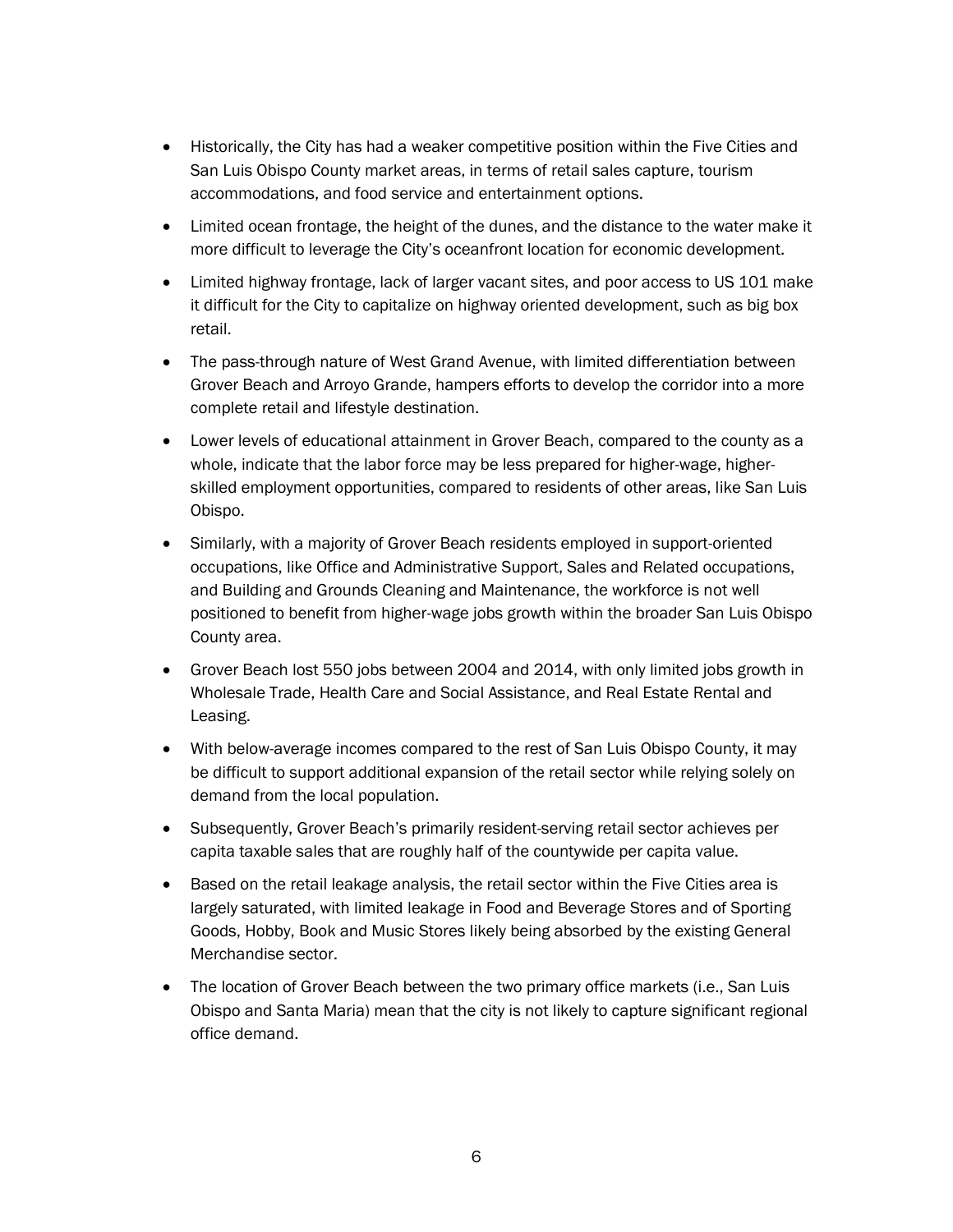- Existing rental rates in both the residential and commercial markets are currently insufficient to justify the development of new leasable real estate, except in limited circumstances.
- Although much of the existing retail building stock is older and of lower quality compared to more newly developed product in Arroyo Grande and elsewhere, current market rents continue to provide income sufficient to justify the continued use of the buildings, due largely to the fact that many property owners have a comparatively low basis in the land and improvements.
	- $\circ$  Therefore, the price that a property owner would need to receive for their land in order to justify redevelopment of existing properties, including those that are heavily underutilized, may be higher than what new development can currently pay in order to undertake redevelopment projects.
- Grover Beach has historically lacked a strong business identify and has gone "under the radar," without much regional awareness of what the city has to offer.

# <span id="page-9-0"></span>Opportunities for Economic Growth and Development

Similar to the economic strengths and competitive advantages discussed above, this subsection identifies some of the discrete near- and long-term opportunities for economic growth and development in Grover Beach.

- Development of the Grover Beach Lodge and Conference Center will increase the number and quality of the tourist accommodations available in Grover Beach and provide an anchor for pedestrian and visitor-serving activities at the western terminus of West Grand Avenue.
- Ongoing investments in street improvements are helping to mitigate some of the less than favorable perceptions of Grover Beach as a lower-quality/cost alternative to Pismo Beach.
- Continued investments in line with the West Grand Avenue Master Plan (2011) will help to further improve the automotive and pedestrian environment along the corridor, and will help to build up new perceptions of West Grand Avenue in Grover Beach as a high-quality environment.
- Completion of the Municipal Broadband Project will introduce a comparatively scarce, high-quality amenity, which may be leveraged to help to attract new residents and businesses.
- There is an opportunity to develop stronger ties to Cal Poly San Luis Obispo, to connect business start-ups that are spun out of the university with Grover Beach's lower cost facilities, high speed internet, and a beachfront lifestyle with comparatively low cost housing opportunities.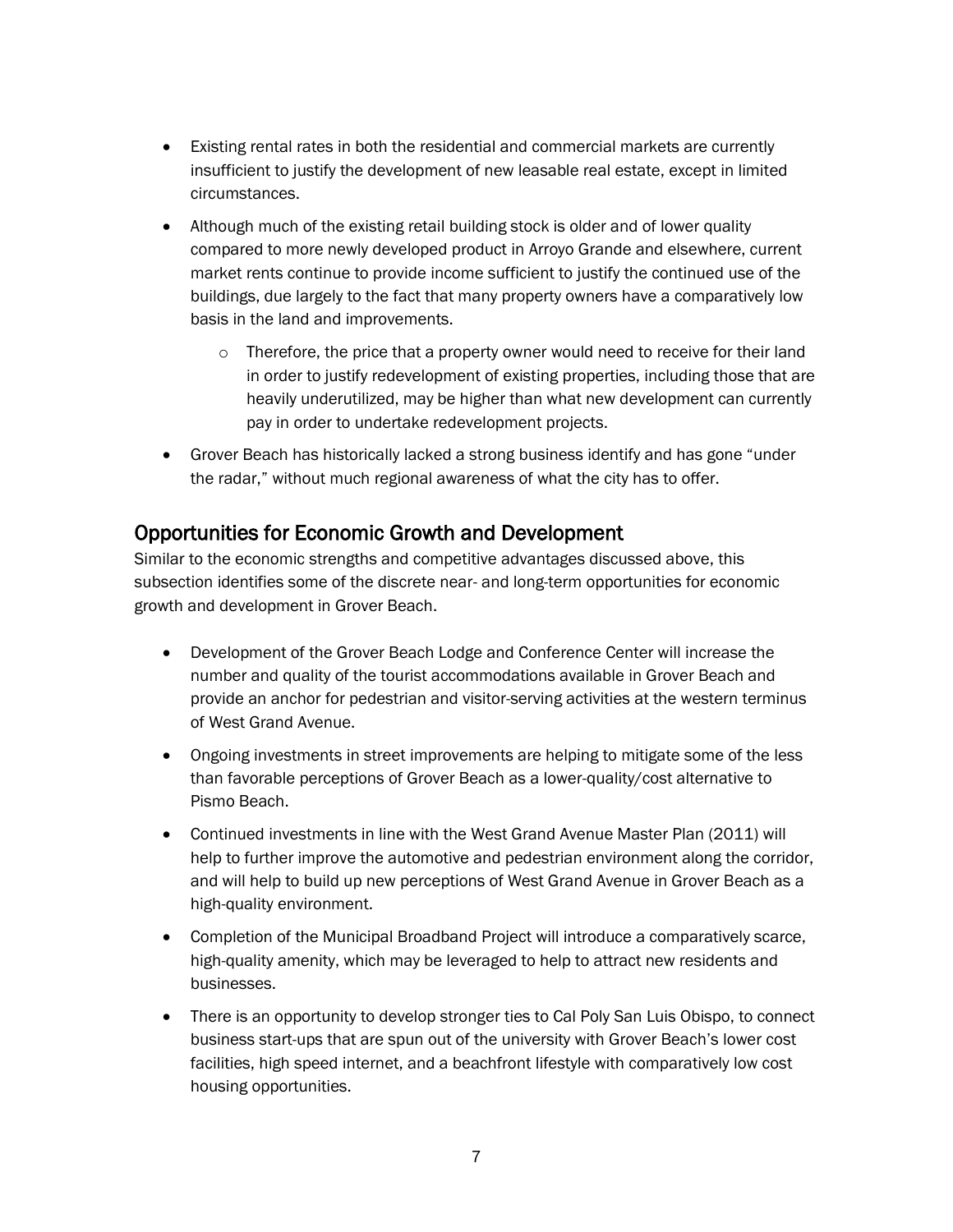- There is an opportunity for Grover Beach to leverage its available business park land to attract small to mid-sized manufacturers and other light industrial businesses, including those that need to relocated from elsewhere in San Luis Obispo County due to lack of viable expansion opportunities.
	- $\circ$  Grover Beach could position itself as the south county option for business expansion.
- Updates to the Development Code in 2012 have already removed considerable barriers to development and redevelopment in Grover Beach, particularly along West Grand Avenue.
- With a population that is somewhat younger than average, the City may benefit from activities designed to foster youth culture, including music, the arts, and technology.
- Coordinating industrial land availability with the fiber optic network may help to attract higher-end industrial users to help diversify the City's economic base.
- While current rental rates are too low to justify development of new residential and mixed-use projects, a moderate increase in residential rents would be sufficient to justify higher density residential development in the near-term, though mixed-use development may take longer to become a profitable development option.
- Grover Beach's reputation and public image have improved over the past half-decade or so, with notable streetscape improvements, the re-paving project, train station improvements, and the planned Grover Beach Lodge and Conference Center.
- As the City's commercial focal point, enhancements to West Grand Avenue are a key opportunity, including traffic calming, better pedestrian amenities, cleaning up signs and displays, and improving lighting and landscape treatments. Included in this was the desire to see additional nice restaurants and retail shops to attract visitors to the area.
- The City's efforts to proactively establish regulation for siting and operating cannabis related businesses may provide near-term opportunities for economic growth; and revenues from the recently approved cannabis tax should be considered for support of economic development in other sectors.
- Grover Beach may also benefit from efforts to market itself as an affordable location for small to mid-size companies that market lifestyle products and services that are compatible with the city's beachside location and lifestyle.

# <span id="page-10-0"></span>Threats to Economic Growth and Development

Similar to the economic weaknesses and competitive disadvantages discussed above, this subsection identifies some of the discrete threats to sustained economic growth and development in Grover Beach.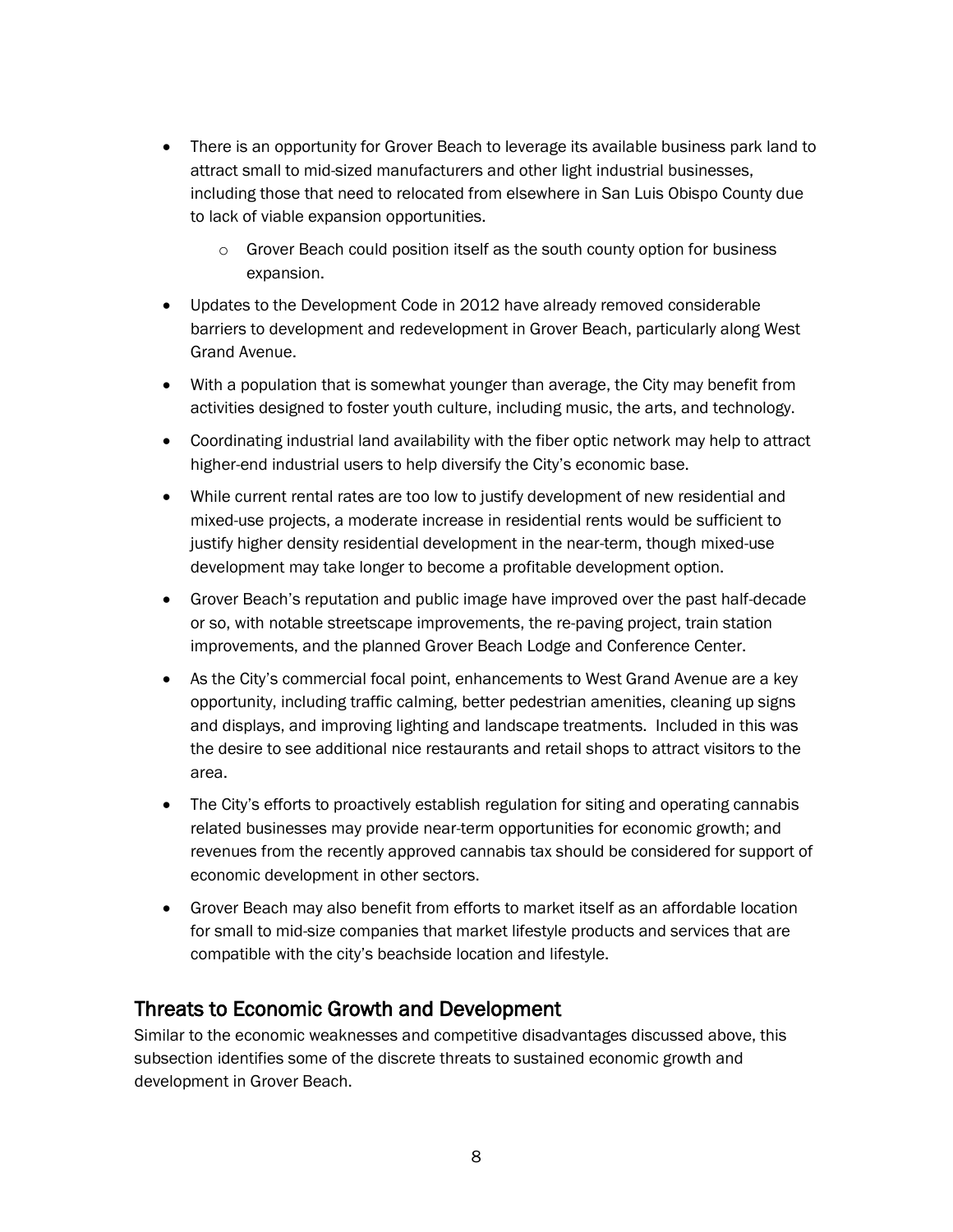- Grover Beach lacks a clearly defined economic niche:
	- $\circ$  The city has a previous stereotype as a working-class bedroom community with poorly lit roads in deteriorating condition, haphazard signage along commercial corridors, mom-and-pop and fast food type businesses, and a small number of businesses catering to seasonal visitors to the dunes.
- While some identify the cannabis industry as a potential opportunity area, interview participants indicated that the industry should be dealt with cautiously, ensuring that new businesses are clean, well-maintained, and attractive.
- While Grover Beach is the gateway to Pismo State Beach and Oceano Dunes, many visitors to those attractions arrive in their own self-contained vehicles, with accommodations and supplies that limit their need to patronize local businesses when they visit.
- Similarly, the new retail project in Arroyo Grande, at Elm and East Grand Avenue, could compete with Grover Beach for shoppers and divert sales from an already weak Grover Beach retail sector.
- The scheduled closure of the Diablo Canyon Power Plant will likely impact Grover Beach, due to indirect impacts from local residents who could face job loss or relocation.
- Discussion regarding the potential closure of the dunes to vehicular recreation highlights concerns that changes in recreation patterns at the beach could dramatically impact the desirability of Grover Beach as a destination for recreation and overnight accommodations.

# <span id="page-11-0"></span>Real Estate Development Feasibility

In addition to identifying broad strengths, weaknesses, opportunities, and threats, City staff requested a real estate development feasibility analysis to identify barriers to new construction and redevelopment in Grover Beach, particularly along West Grand Avenue. The following is a summary of key findings from that analysis, which is contained in the Background Report.

- Pro-forma financial analysis uses a simplified financial model to test the potential financial feasibility of a development concept and is often conducted as a preliminary step, prior to developing more detailed project specifications and a more sophisticated cash-flow financial feasibility model.
- While simplistic in nature, pro-forma models can help policy makers to better understand the economic realities impacting the decision to pursue real estate development projects within their jurisdictions.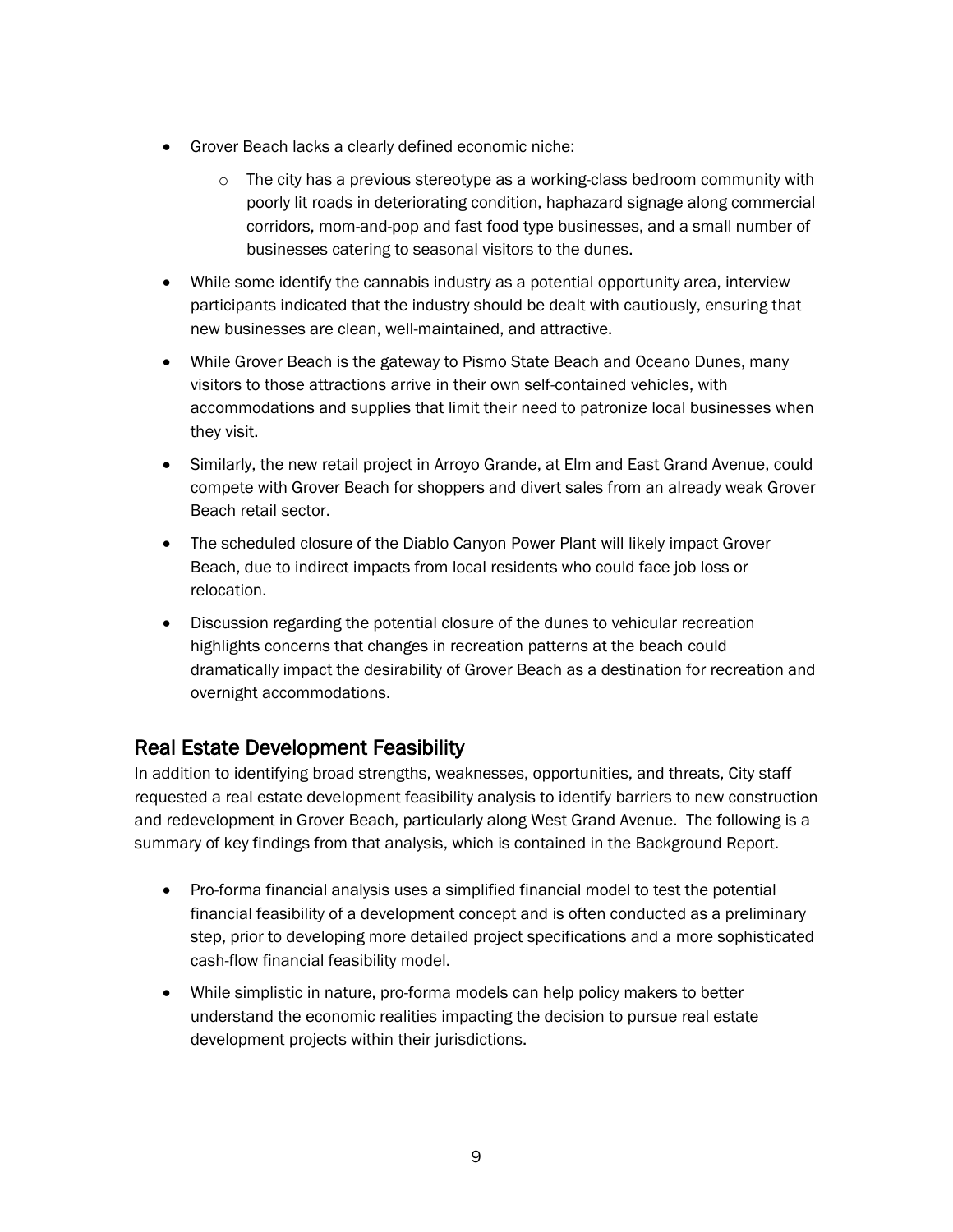- The two development prototypes used for this exercise assume construction of a threestory structure on a hypothetical 0.34-acre parcel, located mid-block on West Grand Avenue.
	- o Note that mid-block parcels are more highly constrained in terms of development potential due to limitations on ingress and egress.
- The mixed-use prototype included two retail spaces covering 1,400 square feet each and nine residential units averaging 1,030 square feet each.
- The exclusively residential prototype included 13 units averaging 908 square feet each.
- All cost and revenue assumptions were identified based on a review of local market data and conversations with local real estate professionals and developers. Financing costs are based on prevailing market conditions and information provided by bank representatives from banks providing construction financing in the County.
- Under current market conditions, neither project would meet the minimum profitability requirement of at least a 15 percent return on cost identified by local developers.
- Both financial models indicate that residential and mixed use projects in Grover Beach are particularly sensitive to changes in average rental rates, particularly for residential projects, as well as changes in the capitalization rate.
	- $\circ$  For the mixed-use project, increasing the residential rental rate from \$1.52 per square foot (current market rate in Grover Beach) to \$2.00 per square foot (current market rate in Pismo Beach) increased the net developer return on cost to 15.3 percent.
	- $\circ$  For the residential project, increasing the residential rental rate from \$1.77 per square foot (current market rate in Grover Beach) to \$2.00 per square foot (current market rate in Pismo Beach) increased the net developer return on cost to 20.7 percent.
	- $\circ$  Note that the per square foot residential rental rates differ between the two prototypes recognizing differences in desirability between different sized units.
- The capitalization rates used in the analysis were fairly low, which reflects that investors do not have many other options to invest money at lower risk with equal or higher returns. However, some highly constrained housing markets with rapid price appreciation can command capitalization rates that are even lower.
- Where the traditional pro-forma models evaluate the decision-making process of developers, who purchase sites then build structures, City staff also requested an evaluation of the decision-making process of existing Grover Beach Property Owners.
	- $\circ$  This analysis recognizes that property owners receive revenue from existing buildings that are rented out or used to house commercial businesses.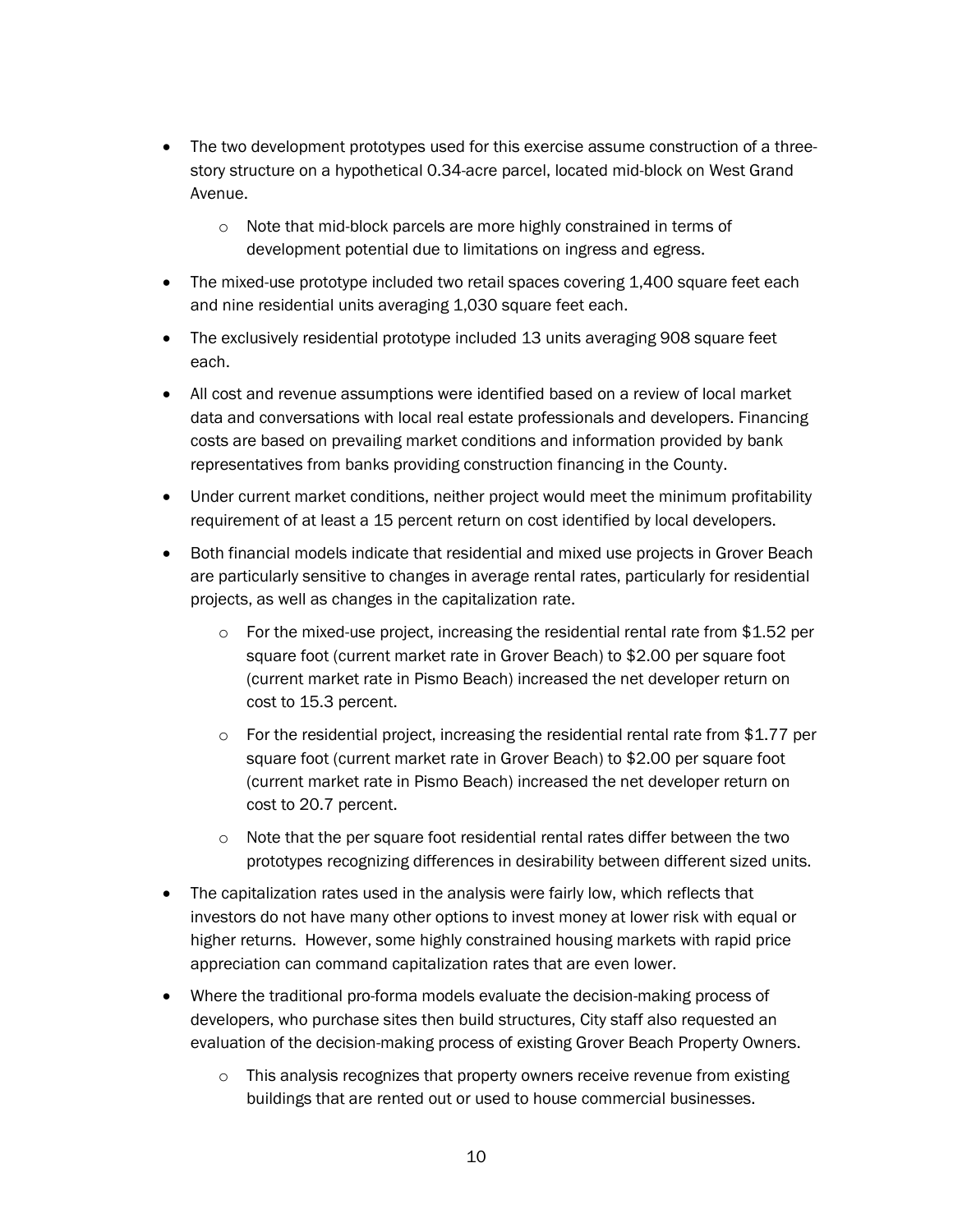- o The value of new construction was compared to the capitalized value of a single-story commercial building, based on current market rents, which was divided by the lot size to estimate the minimum price per lot square foot that the property owner would need to receive to justify sale to a developer.
- $\circ$  The analysis assumes a 0.34-acre site with an existing 4,000 square foot strip retail building and a 16-space surface parking lot.
- $\circ$  The per square foot minimum sale price was then compared to the land price that could be supported by each of the prototype development projects.
- o Based on recent land sales and interviews with developers, the prototypes assume a land price of \$35 per lot square foot, while the hypothetical property owner would need to receive at least \$64 per lot square foot to make sale for redevelopment economically attractive. This indicates that rents and sales prices will need to increase relative to development costs, before redevelopment will become widely attractive to owners of existing older buildings that can still generate rental income.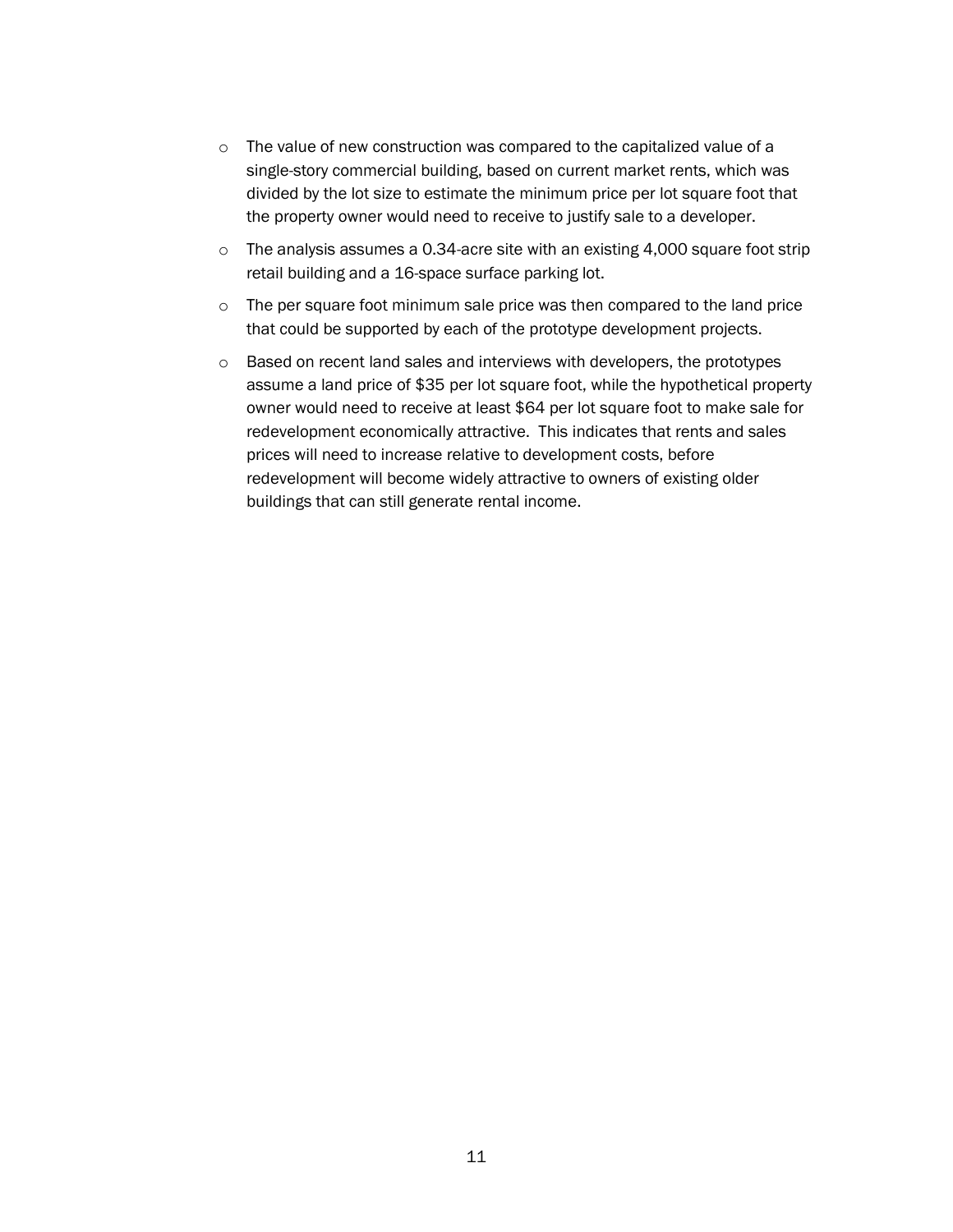# <span id="page-14-0"></span>STRATEGY FRAMEWORK

# <span id="page-14-1"></span>**Goals**

The Economic Development Strategy establishes broad goals for what the City of Grover Beach wishes to accomplish with its economic development strategy, which are to attract more head of household jobs that pay enough for people to afford housing; increase economic opportunities for local businesses and workers; and create a stronger and more diversified local tax base that can help provide the municipal services necessary to maintain the City's high quality of life in conjunction with a mutually beneficial relationship with economic development.

# <span id="page-14-2"></span>**Strategies**

Economic development strategies emerged in response to strengths, weaknesses, opportunities, and threats identified through analysis of existing conditions and trends, the business survey, stakeholder interviews, and the financial feasibility analysis for new development. The strategy is organized around four primary strategies, which are intended to be mutually reinforcing, including:

- 1. Build on Local Assets
- 2. Enhance Local Quality of Life
- 3. Foster Collaboration
- 4. Build Image and Awareness

The rationale for each of the different strategies is explained within the Action Plan.

# <span id="page-14-3"></span>Actions

The Action Plan explains the actions that are necessary for the City and its partners to make progress toward implementation of the strategies, in working towards the over-arching goals. The Action Plan also identifies implementation requirements for each Action, including costs or resources needed, timing for implementation, and potential implementation partners.

Following is a key for the costs/resources component:

- $$ =$  Actions handled within existing budget and staff work programs
- \$\$ = Actions requiring re-allocation of staff priorities and/or budget allocations under \$20,000
- \$\$\$ = Actions requiring budget allocations of \$20,000 to \$50,000
- \$\$\$\$ = Actions requiring budget allocations of more than \$50,000 and/or new staff

Following is a key for the timeframe component:

Ongoing = Actions that are currently underway and/or will be implemented on an ongoing basis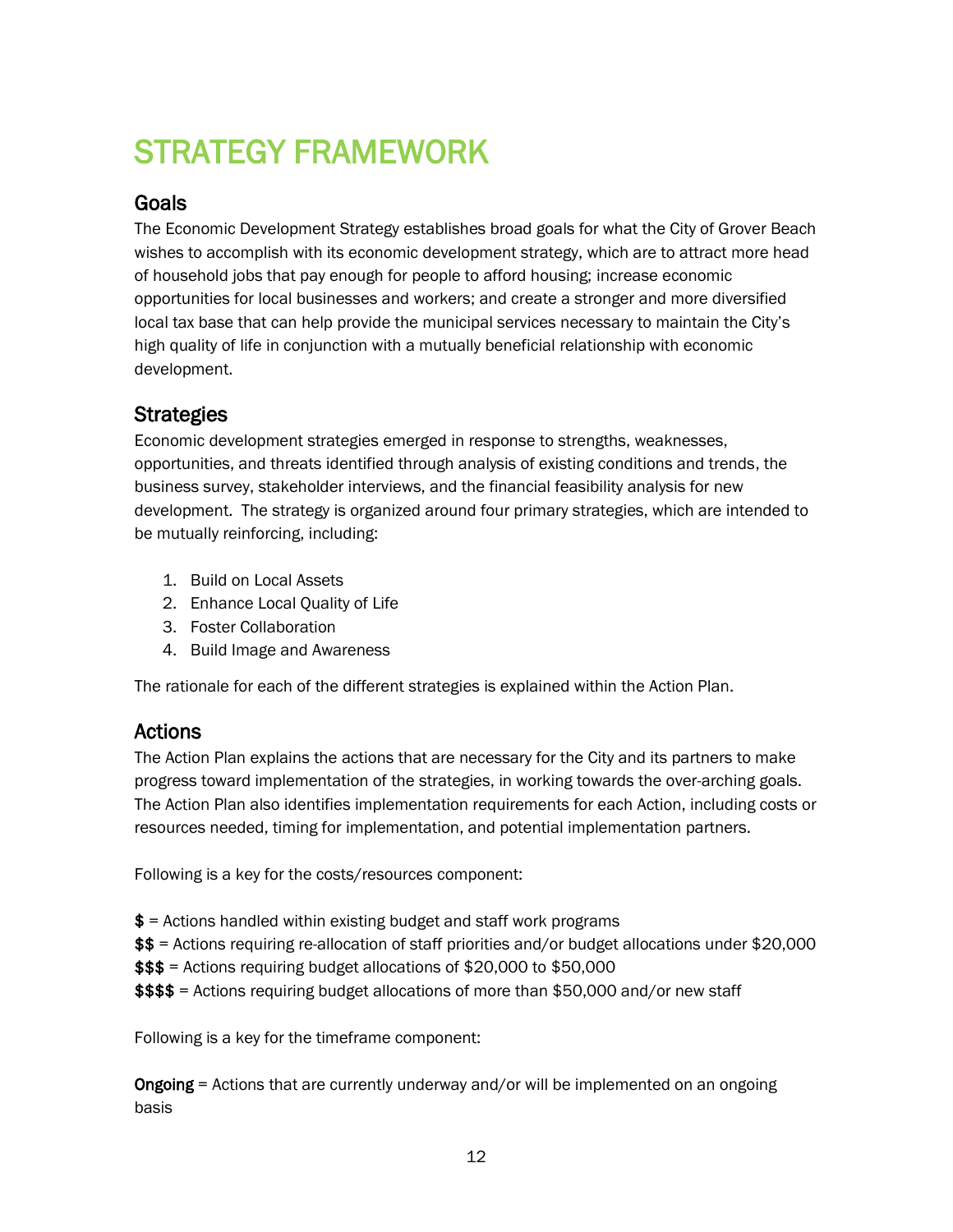Near-Term = Actions that should be initiated within six to twelve months Mid-Term = Actions that should be completed within one to five years Long-Term = Actions that may require five to ten years to complete

Table 1 summarizes the Actions associated with each of the Strategies.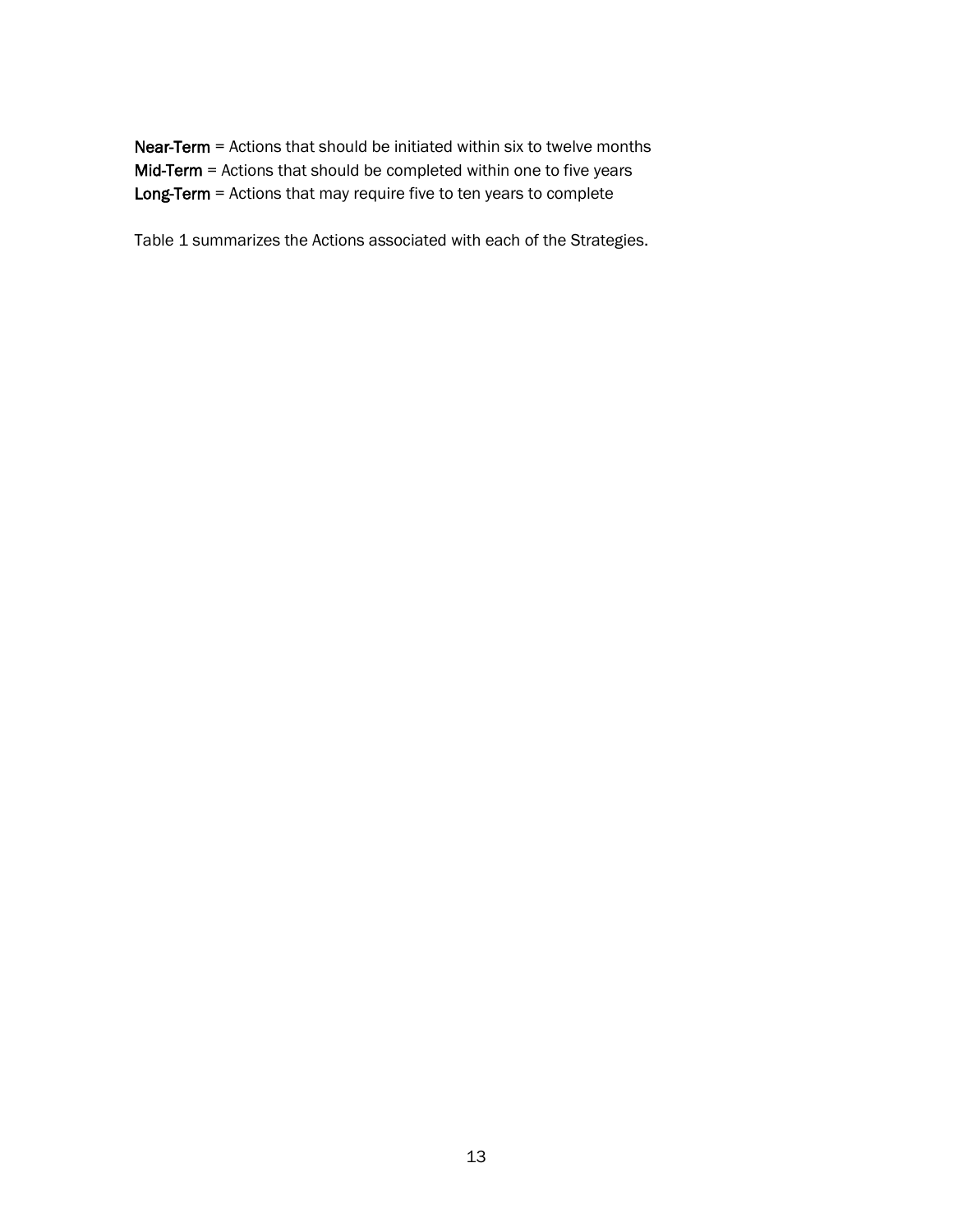#### **Table 1: Summary of Strategies and Actions**

|                                                                                        | Implementation            | Costs and/or           |                                                                                    |
|----------------------------------------------------------------------------------------|---------------------------|------------------------|------------------------------------------------------------------------------------|
| <b>Strategy 1: Build on Local Assets</b>                                               | Timing                    | <b>Staff Resources</b> | <b>Potential Partners</b>                                                          |
| Action 1A: Grover Beach Lodge and Conference Center                                    | Near to Mid-Term          | \$\$\$\$               | Pacifica Companies; CA State Parks                                                 |
| Action 1B: Commercial Medical Cannabis                                                 | Ongoing                   | \$\$\$\$               | CA Cannabis Industry Assn.; Chamber                                                |
| Action 1C: Promote the Benefits of Grover Beach's Broadband System                     | Ongoing                   |                        | Digital West; Chamber                                                              |
| Action 1D: Promote the City's Train Station                                            | Near-Term; Ongoing        |                        | Amtrak; Chamber; Pacifica Companies                                                |
| Action 1E: Build on the City's Business Friendly Reputation                            | Near-Term; Ongoing        | \$.                    | Chamber; local businesses                                                          |
| Action 1F: Capitalize on Beach Visitors                                                | Mid to Long-Term; Ongoing | \$\$\$                 | Pacifica Companies; Chamber; California State                                      |
|                                                                                        |                           |                        | Parks; local businesses                                                            |
| <b>Strategy 2: Enhance Quality of Life</b>                                             |                           |                        |                                                                                    |
| Action 2A: Enhance West Grand Avenue                                                   | Ongoing; Long-Term        | \$\$\$\$               | Chamber; West Grand Ave. businesses; SLOCOG                                        |
| Action 2B: Homeless Assistance                                                         | Ongoing                   | \$\$\$                 | County; PB; AG; homeless advocacy organizations                                    |
| Action 2C: Arts Initiative                                                             | Near-Term; Ongoing        | \$\$                   | Arts Council; art galleries, collectives, studios;                                 |
|                                                                                        |                           |                        | LMUSD; Clark Center Foundation; Chamber                                            |
| Action 2D: Expanded Family Activities                                                  | Near-Term; Ongoing        | \$\$                   | YMCA; local sports leagues/organizations                                           |
| <b>Strategy 3: Foster Collaboration</b>                                                |                           |                        |                                                                                    |
| Action 3A: Continue to Participate in Countywide Tourism Business Improvement District | Ongoing                   | S                      | Visit SLO CAL; Chamber                                                             |
| Action 3B: Develop Collaboration Between Grover Beach, Arroyo Grande, and Pismo Beach  | Near to Mid-Term; Ongoing | \$\$                   | AG; PB; Chamber; Central Coast Tourism Council;<br>Visit SLO CAL                   |
| Action 3C: Develop Collaboration Between Local Businesses                              | Near-Term; Ongoing        | \$                     | Chamber; local businesses                                                          |
| Strategy 4: Build Image and Awareness                                                  |                           |                        |                                                                                    |
| Action 4A: Marketing Initiative                                                        | Near-Term; Ongoing        | \$\$\$\$               | Local businesses; SLOEVC; Chamber; Central<br>Coast Tourism Council; Visit SLO CAL |

#### **KEY**

 $$ =$  Actions handled within existing budget and staff work programs

\$\$ = Actions requiring re-allocation of staff priorities and/or budget allocations under \$20,000

\$\$\$ = Actions requiring budget allocations of \$20,000 to \$50,000

\$\$\$\$ = Actions requiring budget allocations of more than \$50,000 and/or new staff

Ongoing = Actions that are currently underway and/or will be implemented on an ongoing basis Near-Term = Actions that should be initiated within six to twelve months Mid-Term = Actions that should be completed within one to five years Long-Term = Actions that may require five to ten years to complete

Chamber = AG/GB Chamber of Commerce SLOEVC = San Luis Obispo Economic Vitality Corporation SLOCOG = San Luis Obispo Council of Governments LMUSD = Lucia Mar Unified School District AG = City of Arroyo Grande PB = City of Pismo Beach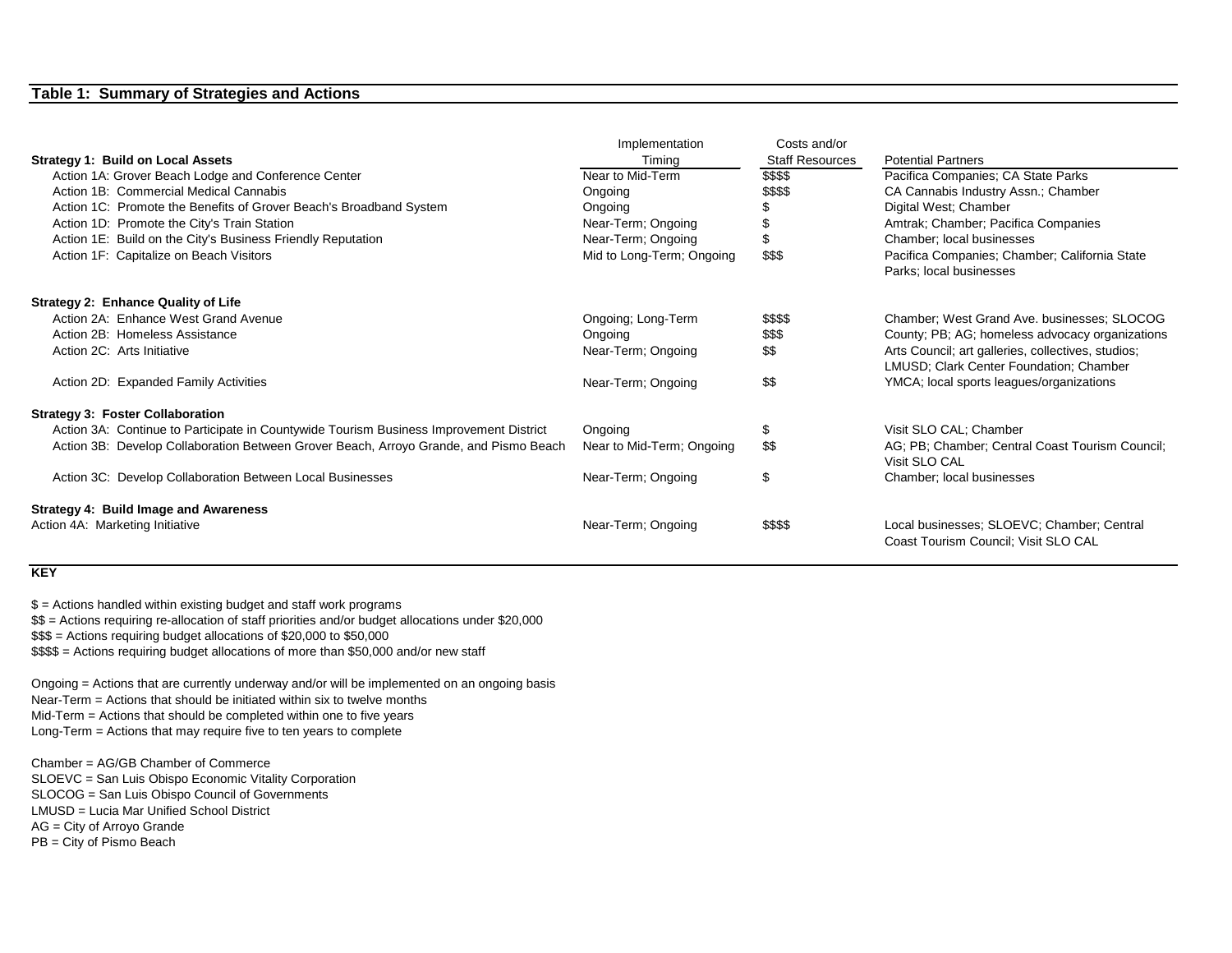# <span id="page-17-0"></span>ACTION PLAN

# <span id="page-17-1"></span>Strategy 1: Build on Local Assets

Grover Beach, like most small communities, has limited resources that it can tap to implement a local economic development strategy. Therefore, a critical strategy for the City will be to leverage the local economic development assets that are endemic to the location or in which the City has already invested, including:

#### *Action 1A: Grover Beach Lodge and Conference Center*

In collaboration with California State Parks and Pacifica Companies, continue to work towards development of the Grover Beach Lodge and Conference Center, which was approved by the City Council in 2014. The City should finalize its financial assistance to facilitate development of the proposed project, based on the broad economic benefits to the City and its residents, such as numerous employment opportunities, real estate and business taxes, and tourism development opportunities. The City should work to ensure the provision of these public benefits, as well as continued public access to the beach and connectivity between the Lodge and other parts of the community, coordinating development of the Lodge with redevelopment and improvements along West Grand Avenue, in particular.

#### Cost/Resources Needed: \$\$\$\$

Timing: Near- to Mid-Term

Potential Partnerships: Pacifica Companies; California State Parks.

#### *Action 1B: Commercial Medical Cannabis*

Complete the process of adopting the ordinances and use the early adoption of cannabis policies to facilitate recruitment of new high quality cannabis-related businesses. The City should actively monitor how the amended land use ordinance and commercial cannabis taxes are received by the industry, as well as how local residents, existing businesses, and visitors respond to the introduction of these new businesses into the community, making adjustments to the ordinance as necessary to mitigate potential conflicts or concerns. The City and its partners should leverage the City's pioneering actions on cannabis to develop the Grover Beach brand and industry identify, through concerted marketing efforts directed at the broader medical cannabis industry (see Action 4A, below). Special care should be taken to monitor and align the City's policies and taxing mechanisms with implementation of statewide cannabis regulations and taxes.

#### Cost/Resources Needed: \$\$\$\$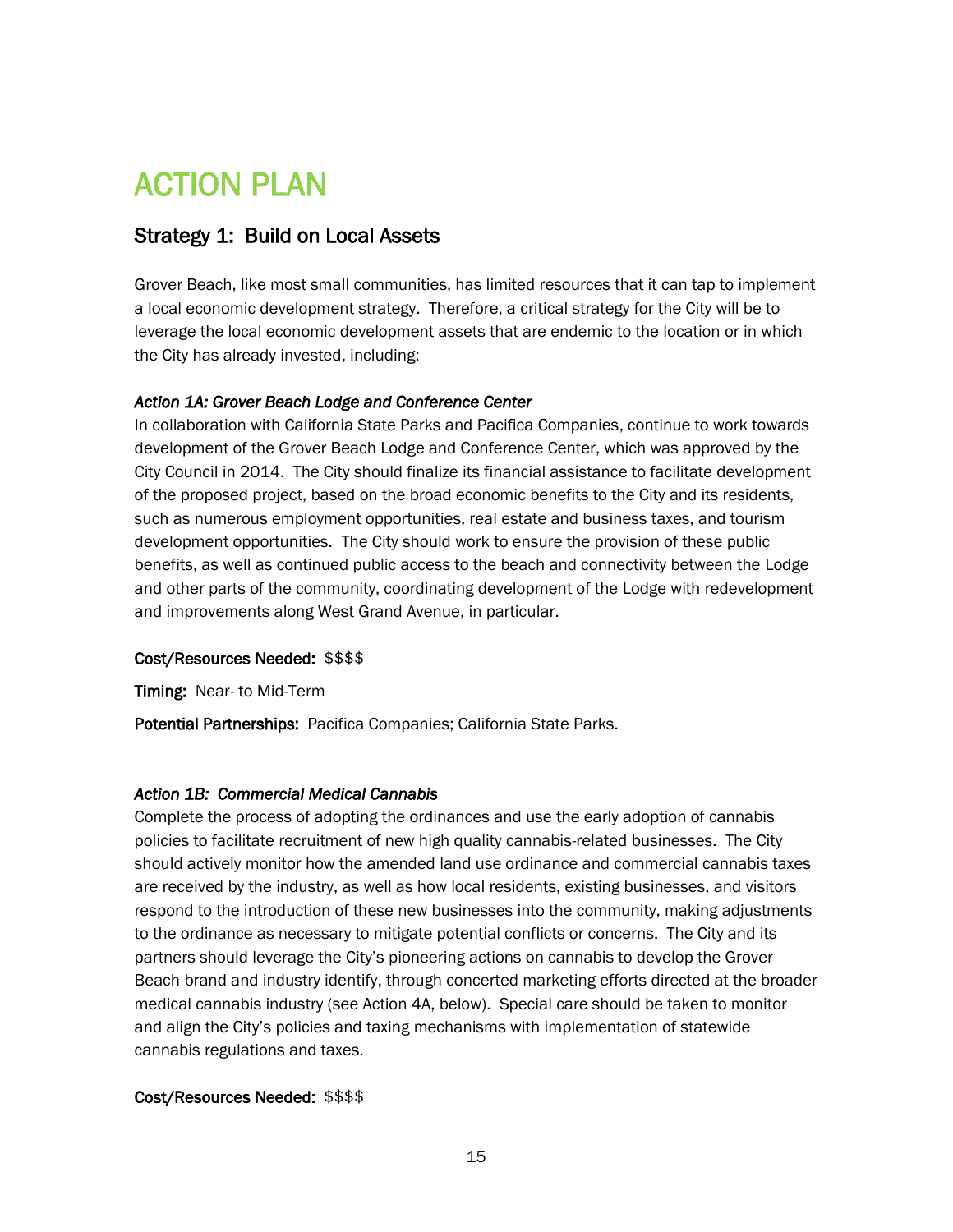#### Timing: Ongoing

Potential Partnerships: California Cannabis Industry Association; Chamber of Commerce.

#### *Action 1C: Promote the Benefits of Grover Beach's Broadband System*

The City has made an investment in bringing the broadband system to the industrial area and West Grand Avenue. The City, in conjunction with Digital West, needs to promote this investment as a valuable amenity for businesses that are tied to the internet and need high speeds at relatively low cost.

#### Cost/Resources Needed: \$

Timing: Near-Term; Ongoing

Potential Partnerships: Digital West; Chamber of Commerce.

#### *Action 1D: Promote the City's Train Station*

Grover Beach is fortunate to host an Amtrak train station that links the community to other destinations for train travelers throughout the state and the nation. The City should develop a plan to promote the City as a tourism destination for people who prefer to travel by train, and back that with actions that will allow train travelers to spend time in Grover Beach without depending on a car, such as the walkability enhancements recommended in Action 1A, integrating train station access in promotional materials for the Grover Beach Lodge and Conference Center as well as a larger marketing initiative (Action 4A), and shuttles and bike share programs that could serve the station.

Cost/Resources Needed: \$ (most costs would be embedded in other Actions 1A and 4A

Timing: Near-Term; Ongoing

Potential Partnerships: Amtrak; Chamber of Commerce; Pacifica Companies (Grover Beach Lodge and Conference Center).

#### *Action 1E: Build on the City's Business Friendly Reputation*

A business friendly reputation is a valuable asset that the City can enhance, by implementing projects to make it easier for businesses to interact with the City, including:

- Online information on regulations
- Online permit center
- Other resources to assist businesses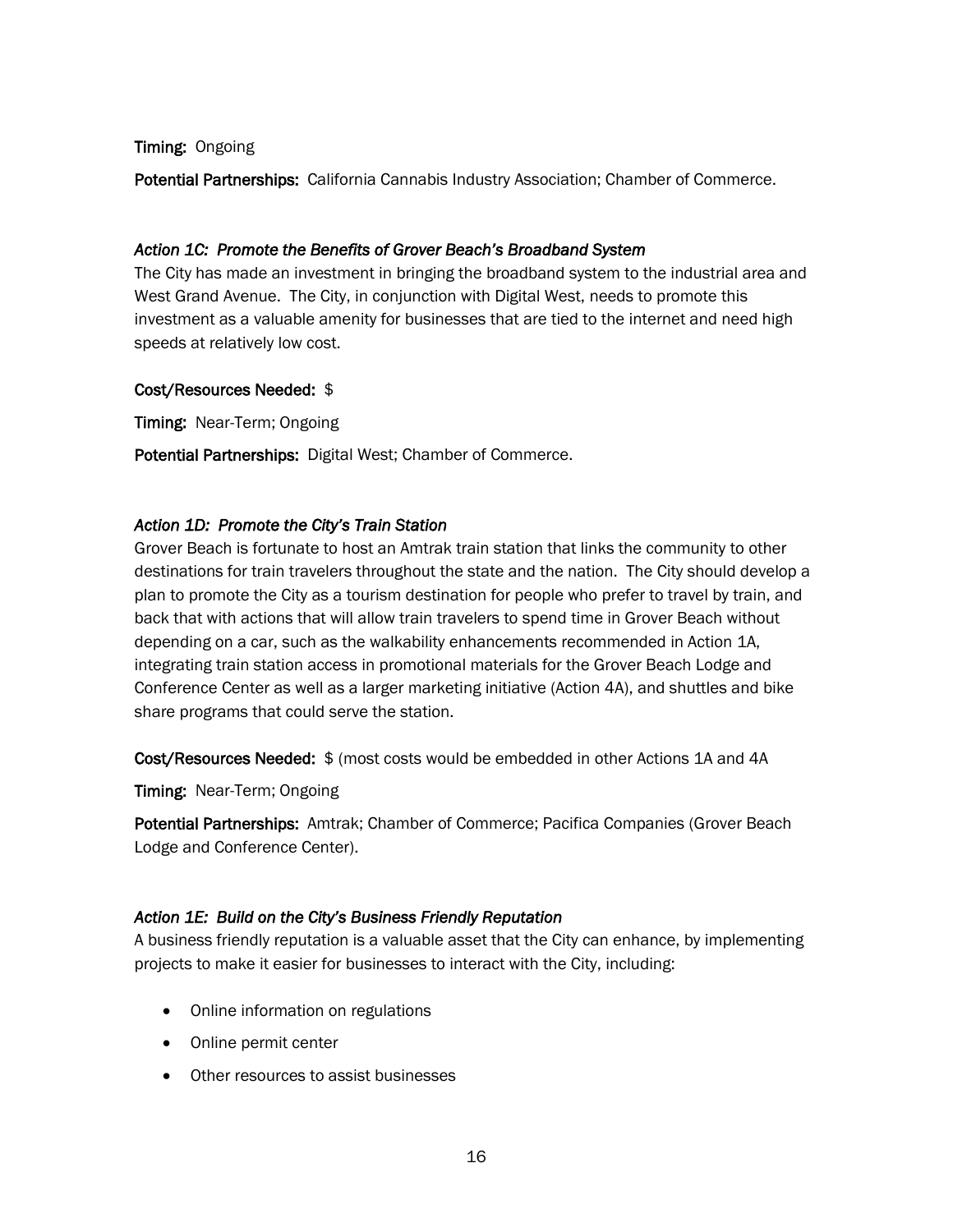In addition, the City should continue to collect valuable feedback from local businesses regarding their needs and their perceptions of the local business environment. This can be done efficiently through future online surveys such as the one conducted as part of the economic development strategy process and/or through direct outreach to targeted businesses. For example, background analysis for this study ascertained that just 25 five businesses account for two-thirds of the City's taxable sales.

#### Cost/Resources Needed: \$

Timing: Near-Term; Ongoing

Potential Partnerships: Chamber of Commerce; local businesses.

#### *Action 1F: Capitalize on Beach Visitors*

Large numbers of visitors are attracted to the Oceano Dunes every year, and the development and operation of the Grover Beach Lodge and Conference Center will expand and diversify the beach visitor population. To maximize the local economic benefits from this local visitor traffic, the City should develop a program to connect with those visitors and encourage them to spend time and money within the City as part of their beach visits. Specific actions to consider include:

- Build up the 4<sup>th</sup> Street and West Grand Avenue intersection as a visitor-serving node targeted to visitors who use 4<sup>th</sup> Street to access the beach and dunes. Provide signage at that node to encourage visitors to explore the entire West Grand Avenue commercial district.
- Attract a vendor to rent beach umbrellas, boogie boards/surf boards, beach toys and other gear, to diversify the crowd that is currently primarily focused on motor vehicle recreation.
- Develop a cross-promotional program between the Grover Beach Lodge and Conference Center and various dunes-related recreational activities.
- Develop a program to better inform beach visitors of the retail, dining, and service options that are available in Grover Beach to support their visits. This could include exploration of placing a visitor information kiosk at a location on the Grover Beach Lodge and Conference Center site that would be visible to passersby.

#### Cost/Resources Needed: \$\$\$

Timing: Mid- to Long-Term; Ongoing

Potential Partnerships: Pacifica Companies (Grover Beach Lodge and Conference Center); Chamber of Commerce; local businesses.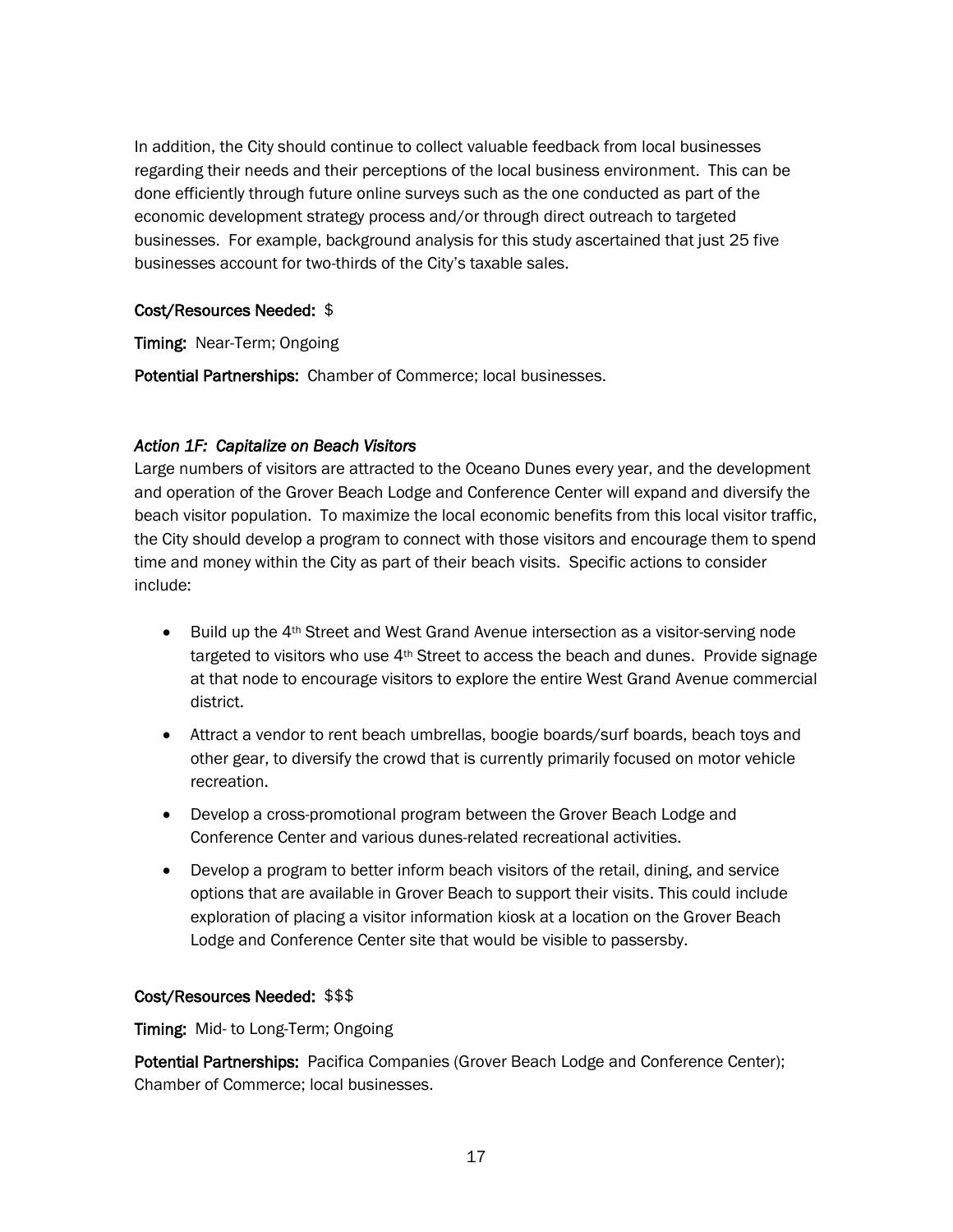#### *Action 1G: Leverage Public Infrastructure Investments*

The City of Grover Beach invested in infrastructure improvements in support of the Holiday Inn project on El Camino Real. In addition to serving the hotel project, these improvements can facilitate further development of underutilized property along El Camino Real. The City should work with property owners, real estate brokers, developers, and interested businesses to identify and attract suitable uses, with a goal of creating signature development that will support economic development and enhance the City's identity along Highway 101.

#### Cost/Resources Needed: \$

Timing: Near-Term

Potential Partnerships: Property owners; real estate brokers; developers; businesses.

# <span id="page-20-0"></span>Strategy 2: Enhance Quality of Life

Communities and economic development practitioners recognize that economic growth is increasingly knowledge-driven, meaning that economic growth depends upon a highly educated and skilled workforce. Businesses seek locations for their operations where a high quality of life helps to attract and retain a talented workforce. Thus, investing in maintaining, enhancing, and improving the local quality of life is a key strategic ingredient for economic development.

#### *Action 2A: Enhance West Grand Avenue*

As Grover Beach's central business district, its main East-West artery, and gateway from Highway 101 and gateway to the dune, West Grand Avenue is critical to supporting the quality of life for Grover Beach businesses, residents, and visitors. Input gathered throughout the strategy development process pointed to the need for continuing efforts to improve the street, including:

- Implement the West Grand Avenue Master Plan.
- Lighting on West Grand Avenue, to make the street more inviting at night.
- Traffic calming, to slow traffic down and improve visibility of stores; consider a project with diagonal parking or other methods to also increase parking capacity.
- Sidewalks/walkability; ensure that West Grand Avenue is a comfortable walking route, connecting to the lodge and conference center; in addition, the walking route could be extended to tie into the butterfly grove, and other attractions.
- Focusing commercial activity in key nodes and establishing those nodes as target areas for use of resources to help improve the feasibility of private mixed-use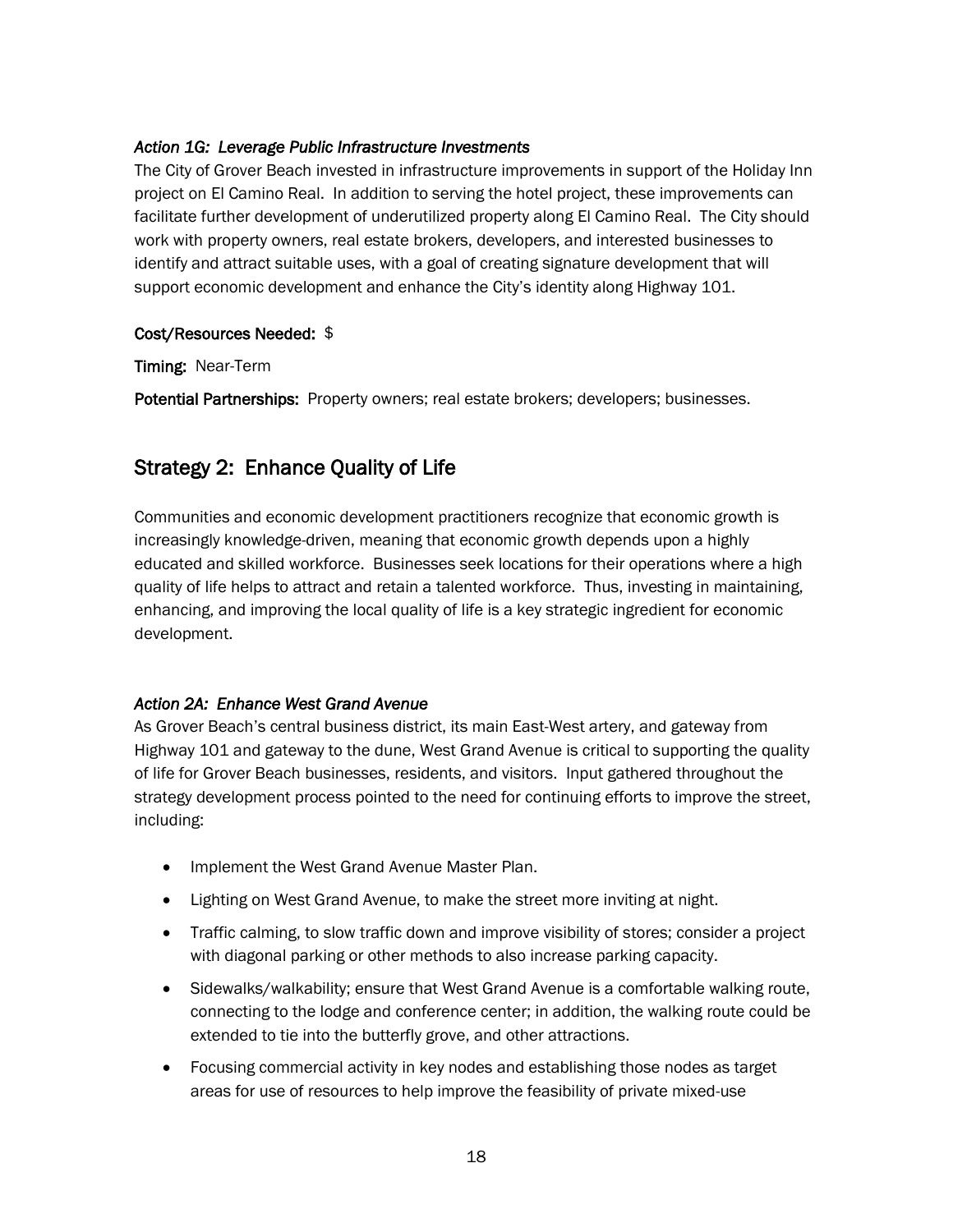development, including public investments, fee waivers or deferrals, design assistance, relaxation of development standards, and other incentives.

• Sign ordinance update and enforcement to improve aesthetic views along the corridor.

#### Cost/Resources Needed: \$\$\$\$

Timing: Ongoing, with Long-Term completion

Potential Partnerships: Chamber of Commerce; West Grand Avenue businesses, SLOCOG.

#### *Action 2B: Homeless Assistance*

Homelessness is a problem that is not likely to be fully resolved in the near- to mid-term, yet it is one of the major concerns raised throughout the process of developing this Economic Development Strategy. In order to minimize the adverse impacts to all involved, the City should take steps that are within its control to help address the homelessness problem, including:

- Continue building on recent Council ordinances to address vagrancy issues and Police Department initiatives to clear illegal camps.
- Explore options to provide homeless with services in appropriate locations where problems will not spill over to commercial and residential areas.
- Consider the potential role of a South County homeless service center in improving the situation.

#### Cost/Resources Needed: \$\$\$

#### Timing: Ongoing

Potential Partnerships: San Luis Obispo County; City of Pismo Beach; City of Arroyo Grande; 5 Cities Homeless Coalition and other non-profit homeless advocacy organizations; Community Action Partnership of San Luis Obispo County; Homeless Foundation of San Luis Obispo County.

#### *Action 2C: Arts Initiative*

Research for this strategy identified that Grover Beach has a history as an artist community; however, arts have not been a very visible component within the City in recent years. Many other communities have recognized development of the arts as important ingredients to both economic development and improving quality of local quality of life. Components of a City arts initiative could include:

• Public art program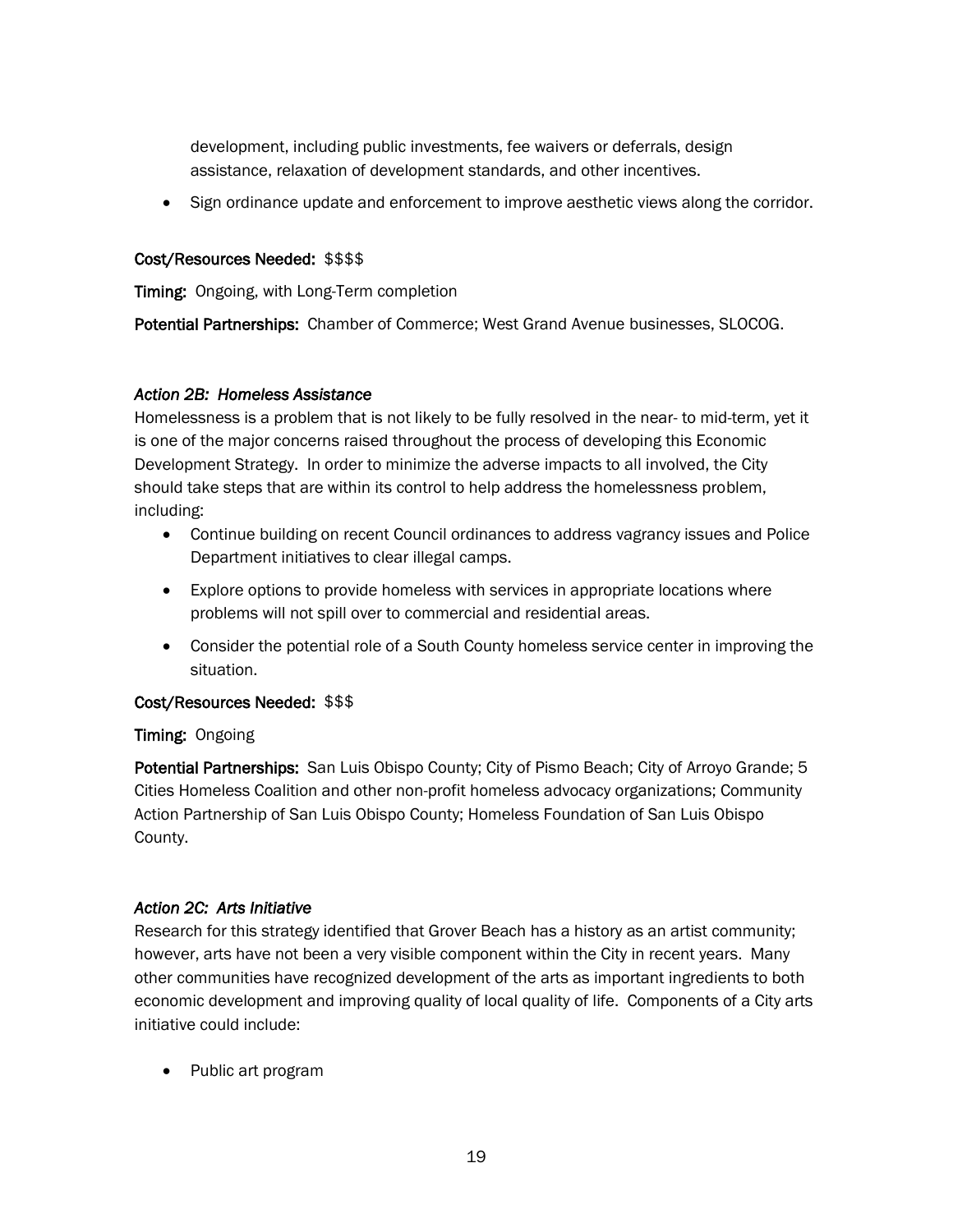- $\circ$  Establish a utility box painting program public art in cooperation with School District, paint merchants, and other business sponsors, with students as artists.
- o Other public art
- Temporary use of underutilized retail spaces as artist studios; City could rent a space to jump start the program; reach out to artists who work out of their homes to occupy the spaces and increase their visibility
- Periodic open studios/arts walks; similar to the SLO County Arts Council or possibly using the Parks & Recreation Department's annual garden tour or similar event as a model
- Establishing a public art fund

Ideally, the City would partner with local artists and arts groups to develop a detailed plan for arts initiative and collaborate on implementation.

#### Cost/Resources Needed: \$\$

Timing: Near-Term; Ongoing

Potential Partnerships: San Luis Obispo County Arts Council; Local art galleries and art collectives; Lucia Mar Unified School District; Clark Center Foundation; Chamber of Commerce; local performing art studios.

#### *Action 2D: Expanded Family Activities*

To encourage young entrepreneurs and established business people to choose Grover Beach as a business location, it will be important to bolster Grover Beach's reputation as a familyfriendly community. The City should seek to expand the range of activities and amenities for families and children. One specific suggestion is to study the possibility of establishing a permanent space for the YMCA to utilize as a base to provide programs within the City, building on their involvement in managing the City's skatepark.

- Reach out to the YMCA to explore the expansion or addition of youth programs.
- Continue to publish an up-to-date activity guide for children and young adults that identifies the organized activities and facilities available for use, with contact information and costs.
- Explore additional facilities and programming necessary to satisfy unmet needs and which would make Grover Beach more desirable to young families.

#### Cost/Resources Needed: \$\$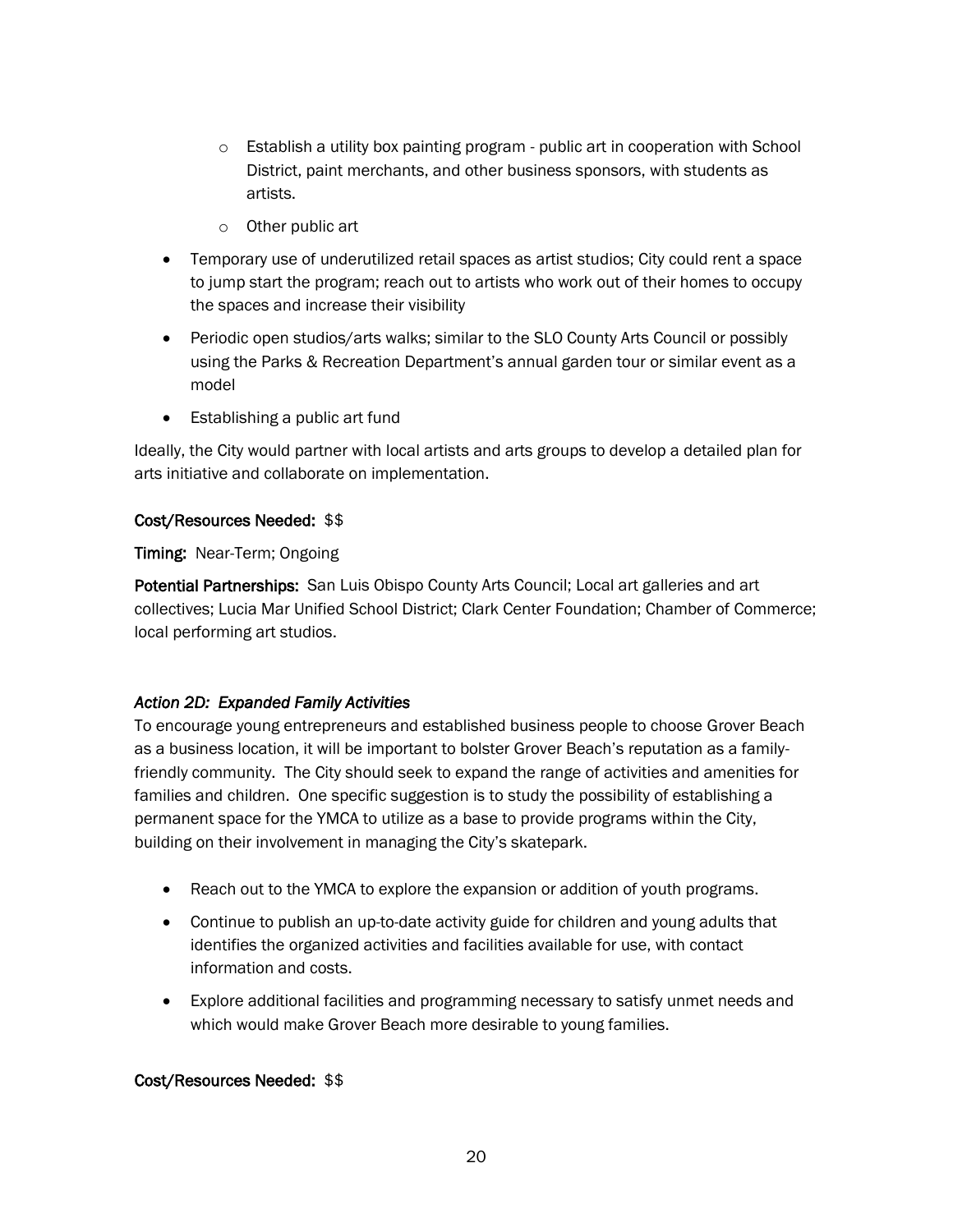Timing: Near-Term; Ongoing

Potential Partnerships: San Luis Obispo County YMCA; local sports leagues and organizations.

# <span id="page-23-0"></span>Strategy 3: Foster Collaboration

As a small city, with limited resources, Grover Beach is not in a position to undertake large economic development initiatives on its own. Rather, the City should seek opportunities to foster collaboration with neighboring jurisdictions, and also to encourage local businesses collaborate among themselves for mutual benefit.

#### *Action 3A: Continue to Participate in Countywide Tourism Business Improvement District*

The City should continue with this program, particularly as it looks to expand its hotel room inventory with the Grover Beach Lodge and Conference Center project and the new hotel on El Camino Real.

#### Cost/Resources Needed: \$

Timing: Ongoing

Potential Partnerships: Visit SLO CAL; Chamber of Commerce.

*Action 3B: Develop Collaboration Between Grover Beach, Arroyo Grande, and Pismo Beach*  Grover Beach and its neighboring cities along with the Chamber of Commerce should build on

the regional marketing efforts by developing projects to collaborate on a sub-regional basis.

- Promote south county; position AG/GB/PB to compete regionally as a destination rather than go alone.
- Coordinate events/activities; such as PB/AG music series
- Improve coordination with Pismo Beach on beach-oriented events promotion and management

#### Cost/Resources Needed: \$\$

Timing: Near- to Mid-Term; Ongoing

Potential Partnerships: City of Arroyo Grande; City of Pismo Beach; Chamber of Commerce; Central Coast Tourism Council; Visit SLO CAL.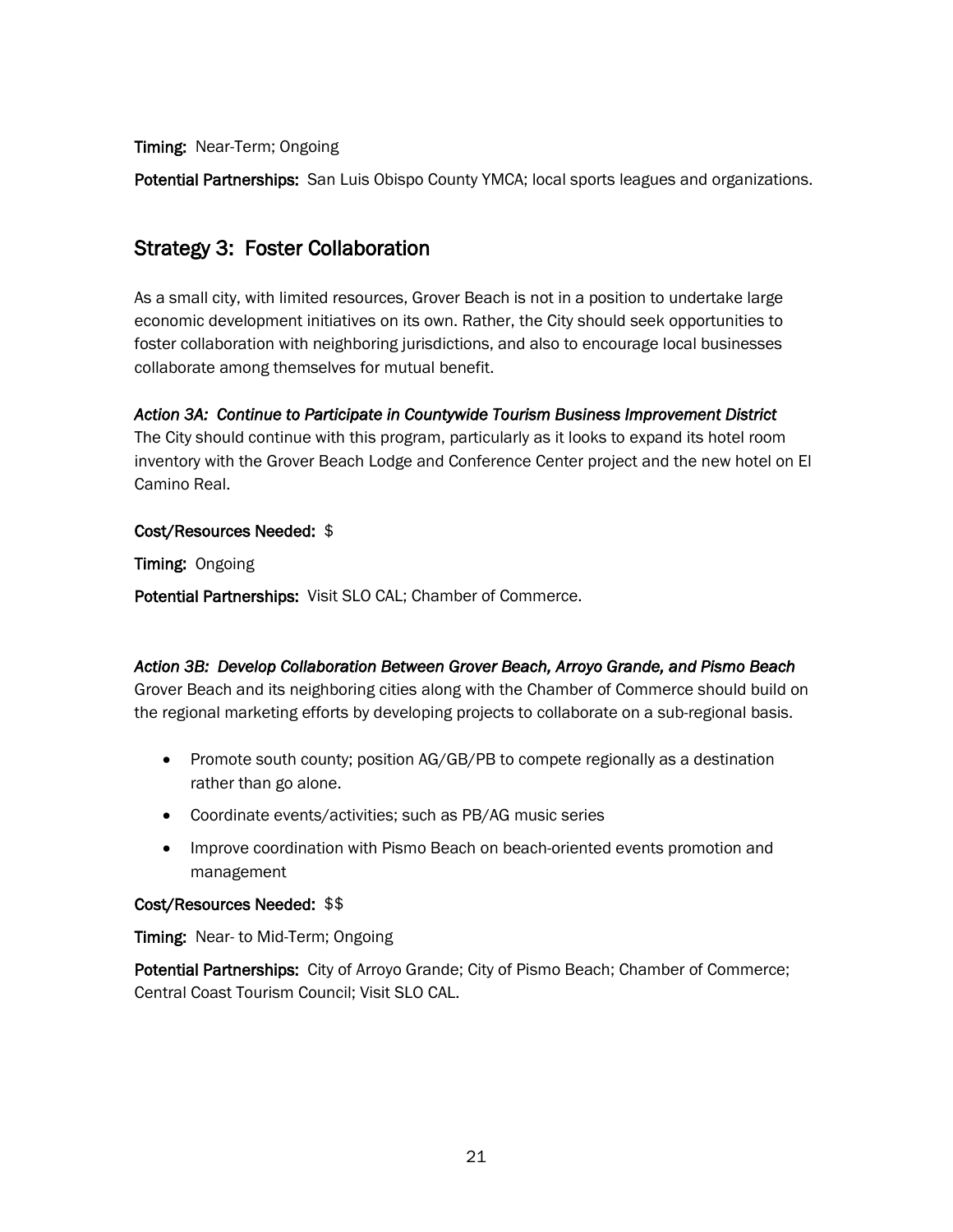#### *Action 3C: Develop Collaboration Between Local Businesses*

The City should work with local business leaders to explore formation of a Grover Beach business association that can provide a unifying voice and a venue for local businesses to identify common interests and develop programs to address them. This could take the form of an informal business group that meets periodically to network, a more formal organization such as a business improvement district, or some other form. It is important that business leaders take the lead in such an endeavor, but the City could help support the initial formation of the groups, and consider providing ongoing support. Once established, such a group could be a conduit to the City to assist in identifying priorities for implementation of the Economic Development Strategy, and help to marshal resources to assist with implementation, such as expertise, volunteer labor, and in-kind donations.

#### Cost/Resources Needed: \$

Timing: Near-Term; Ongoing

Potential Partnerships: Local businesses; Chamber of Commerce.

### <span id="page-24-0"></span>Strategy 4: Build Image and Awareness

One of the key findings from the research conducted for this study is that Grover Beach suffers within the regional marketplace from the lack of a strong identity or image, which means that the City is not often at the top of the list for businesses within the region that are seeking to relocate and/or expand their operations.

#### *Action 4A: Marketing Initiative*

Grover Beach should develop a story about why it is a great location for business and then effectively and consistently communicate that message to build awareness of what the City offers, including:

- Business park with land available for businesses that need to expand
	- o Currently not visible or known outside of Grover Beach
	- $\circ$  Broadband that is faster and more economical than what is available in many other communities
- Recent positive steps, such as the street repair project and the broadband initiative
- Exciting new projects, including the Grover Beach Lodge and Conference Center
- Interesting new dining restaurants
- Affordability for businesses and employees
- Beachside community lifestyle with ample recreational and cultural opportunities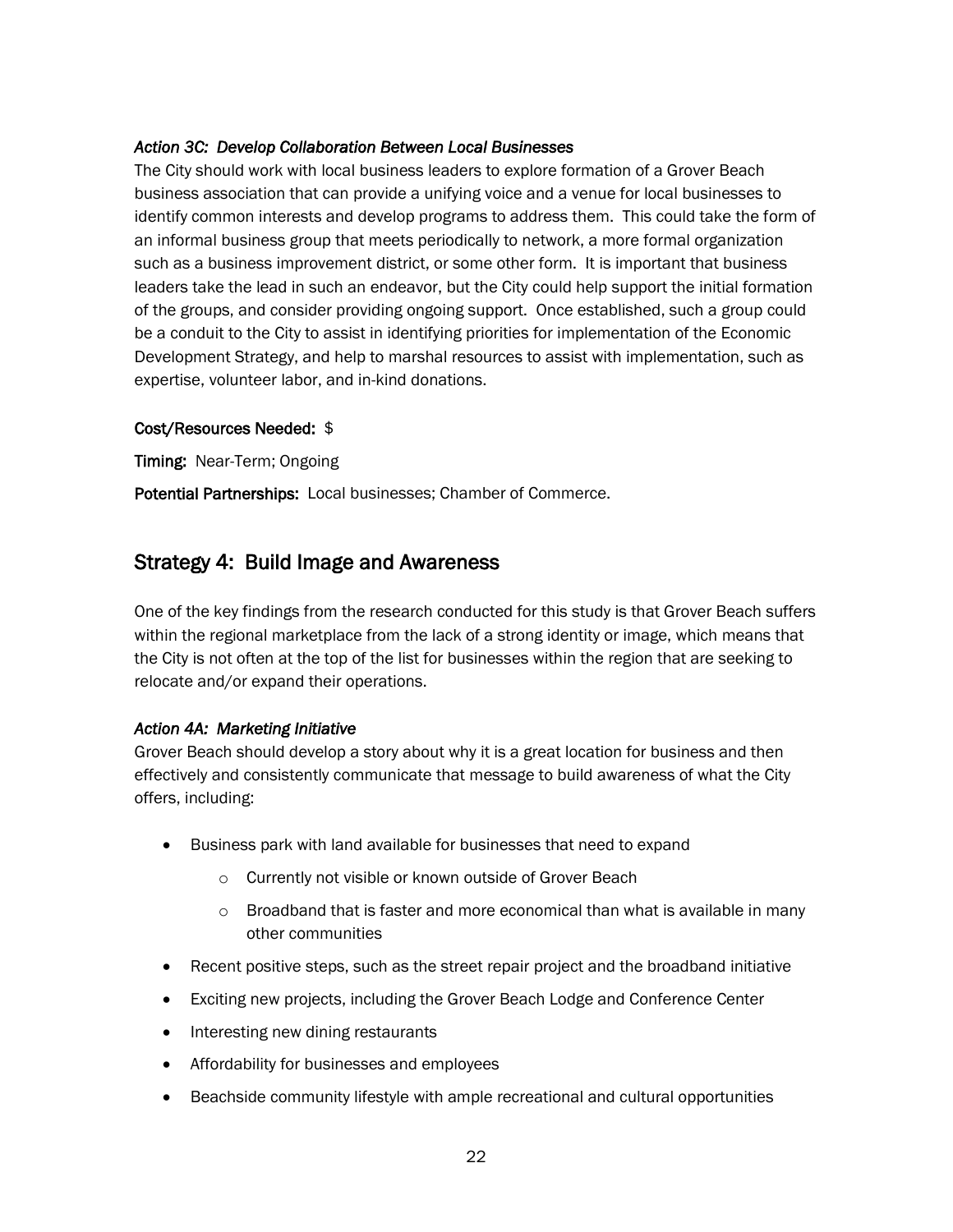Specific targets for this messaging could include:

- Businesses within clusters identified by the San Luis Obispo Economic Vitality Corporation (SLOEVC) as part of the San Luis Obispo County Economic Strategy Project. This includes the following clusters:
	- o Building Design and Construction
	- o Knowledge & Innovation
	- o Uniquely SLO County
	- o Advanced Manufacturing
	- o Health Services
	- o Energy
- Briefings and business park tour for commercial real estate brokers who are active in the San Luis Obispo County area, so that they know what Grover Beach has to offer
- Growing small- to mid-sized manufacturing companies located in San Luis Obispo County that may be looking for a place to expand
- Specialty manufacturers who make products with lifestyle ties to local area
- Businesses that have heavy broadband needs (example is application developers, web site developers); the fiber's symmetrical speeds are important, particularly as more businesses use the cloud; businesses that need to access the Pacific Rim and South America with the shortest latency possible
- Businesses within the medical cannabis industry consistent with City regulations
- Second homeowners who have small businesses and could be encouraged to relocate the business to Grover Beach
- Local businesses, to promote business retention and expansion

The City can work with a graphic designer to develop collateral materials to use in business outreach activities, such as a general community background folder, along with cut sheets with information and messaging aimed at specific targeted business types that can be inserted in the folder as appropriate.

#### Cost/Resources Needed: \$\$\$\$

Timing: Near-Term; Ongoing

Potential Partnerships: Local businesses, including commercial real estate brokerages; SLOEVC; Chamber of Commerce; Central Coast Tourism Council; Visit SLO CAL.